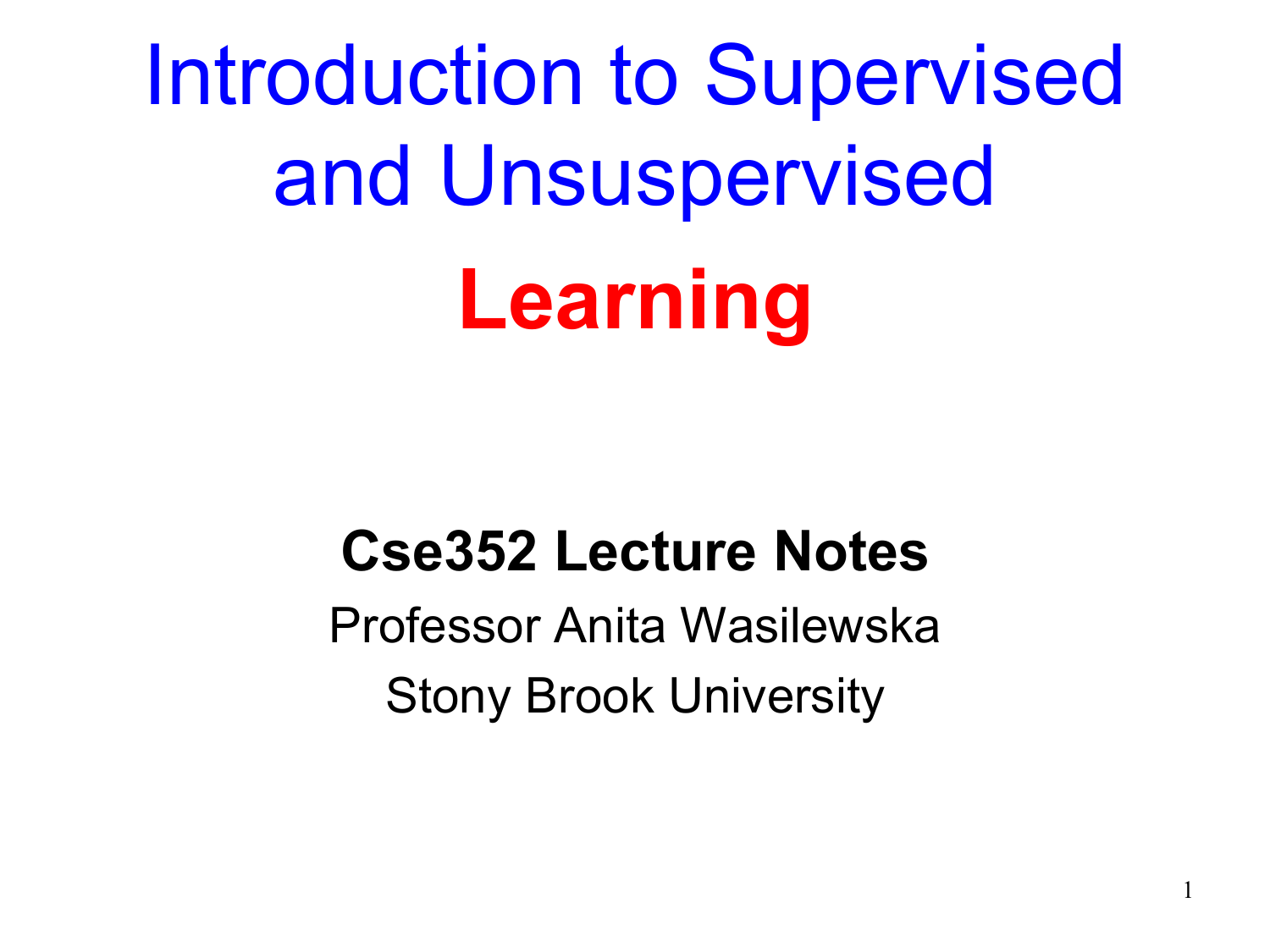## Learning Main Objectives

- Indentification of data as a source of useful information, called also a knowledge
- Use of "learned" information (knowledge) for different applications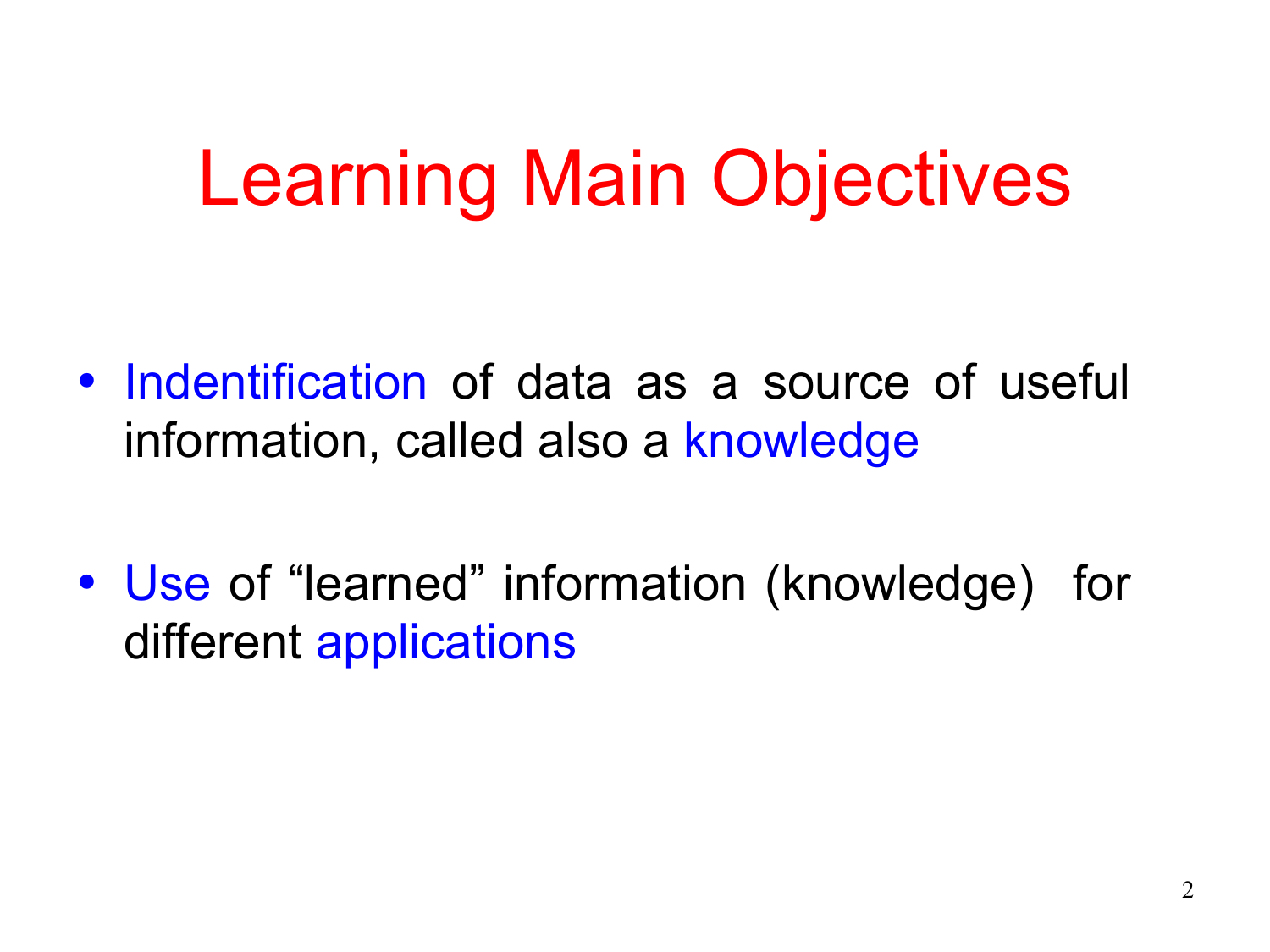### Data – Information - Knowledge

- **Data as in databases**
- **Information, or knowledge is a meta information ABOUT the patterns hidden in the data**
- § **The patterns must be discovered automatically**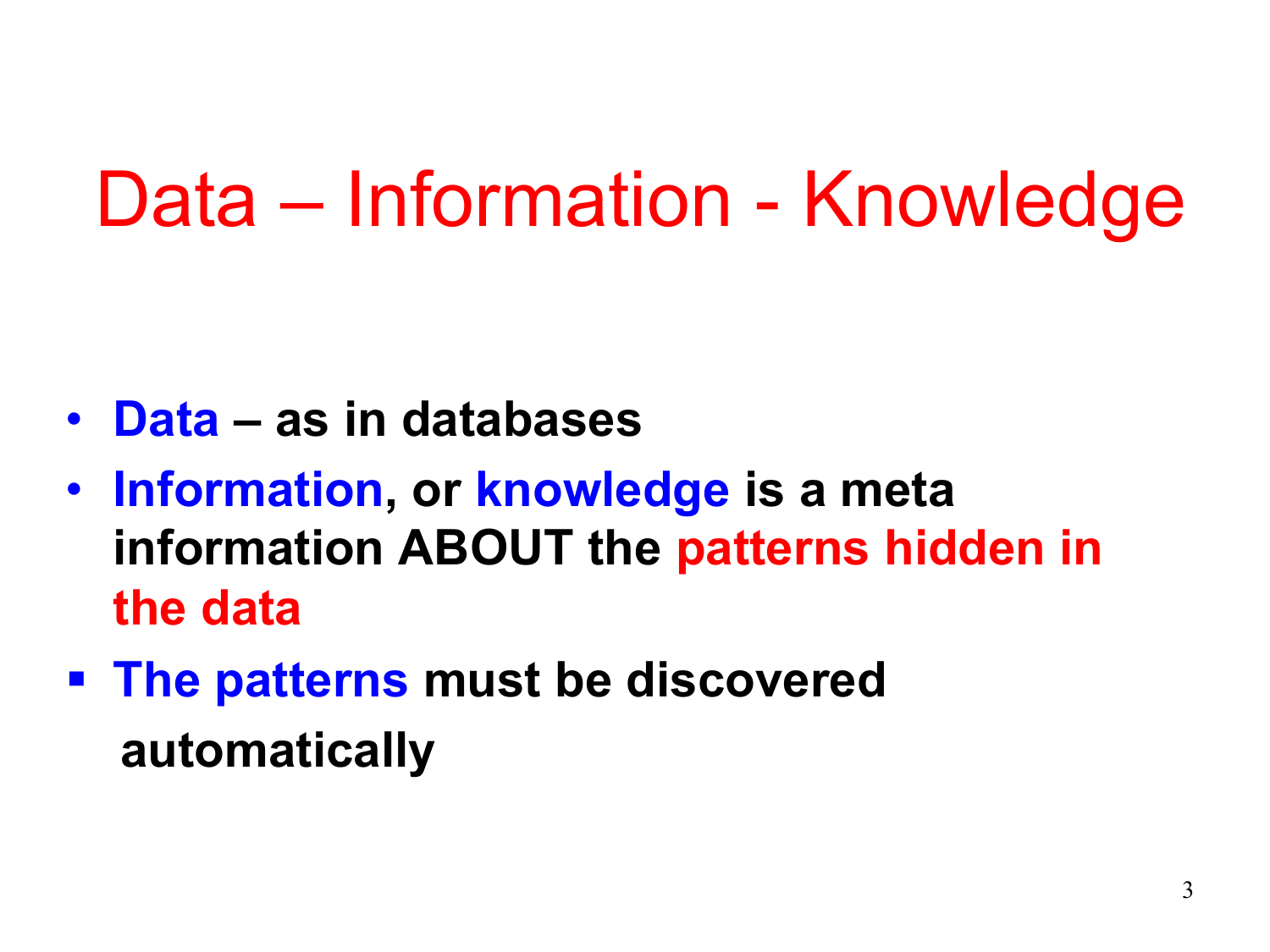## Learning : Intuitive Definition

• **Learning** is a process that extracts previously unknown knowledge from the data

• It requires special algorithms, technologies and methods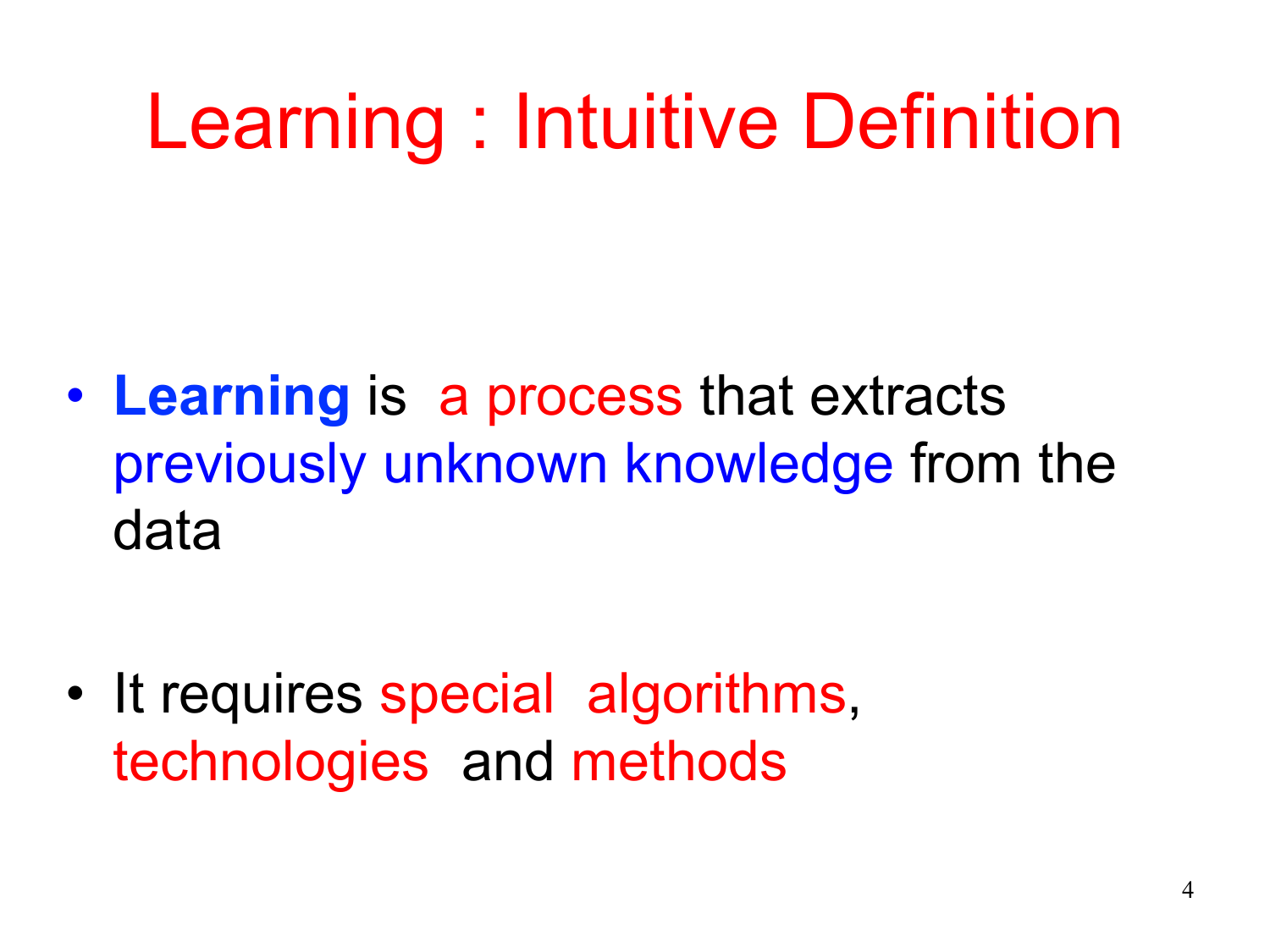# Learning

- **There are many types of learning.**
- **We will cover two:**
- **SUPERVISED LEARNING: classification**
- **UNSUPERVISED LERANING: clustering**
- **The knowledge obtained in the learning process is often presented as a set of rules of the form:**

### **IF.... THEN…..**

• **It also finds other relationships in data**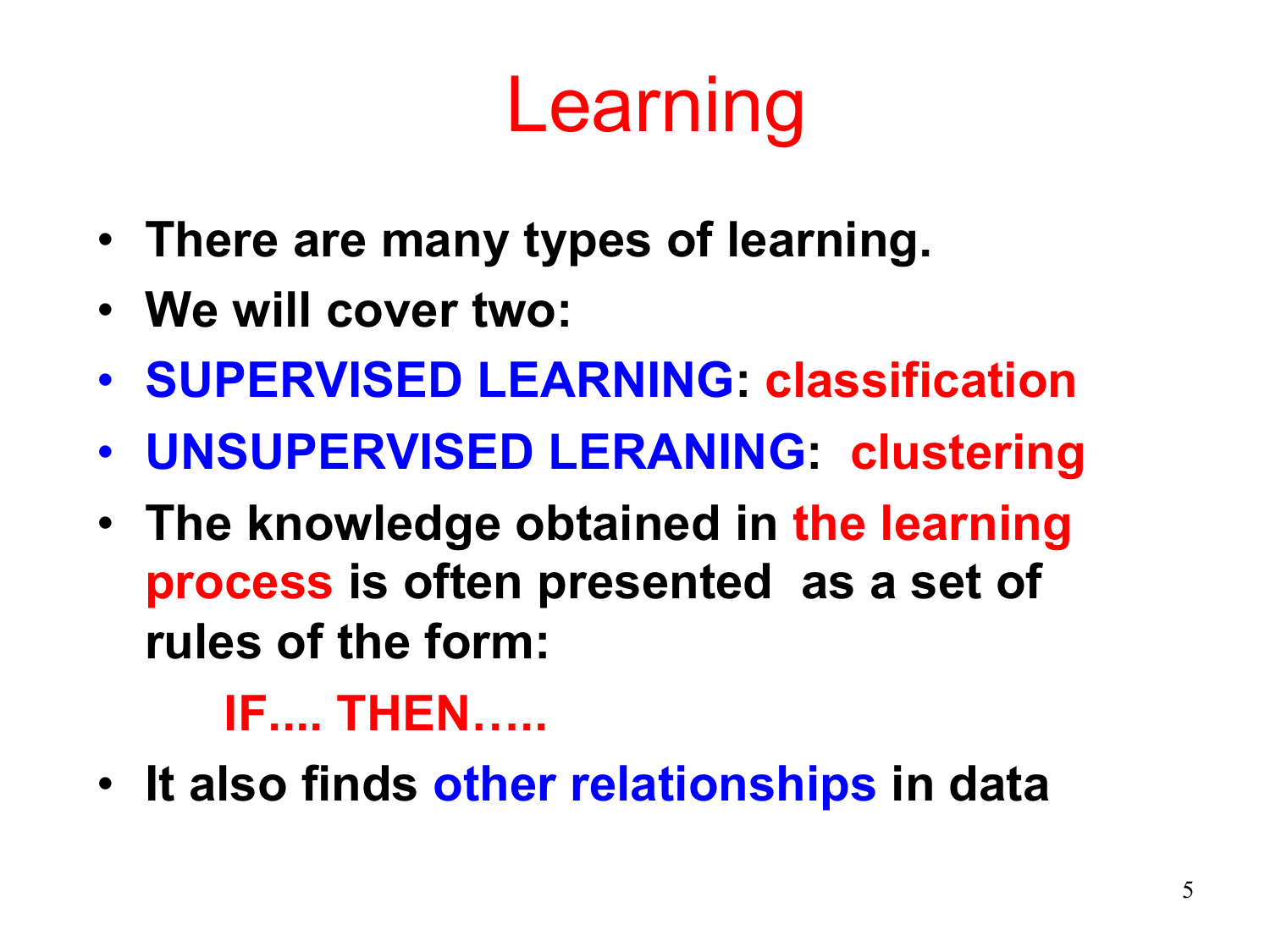### Some Commercial Applications

- **Market analysis and management** 
	- target marketing, customer relation management
	- **Risk analysis and management**
	- Forecasting, customer retention, improved underwriting, quality control, competitive analysis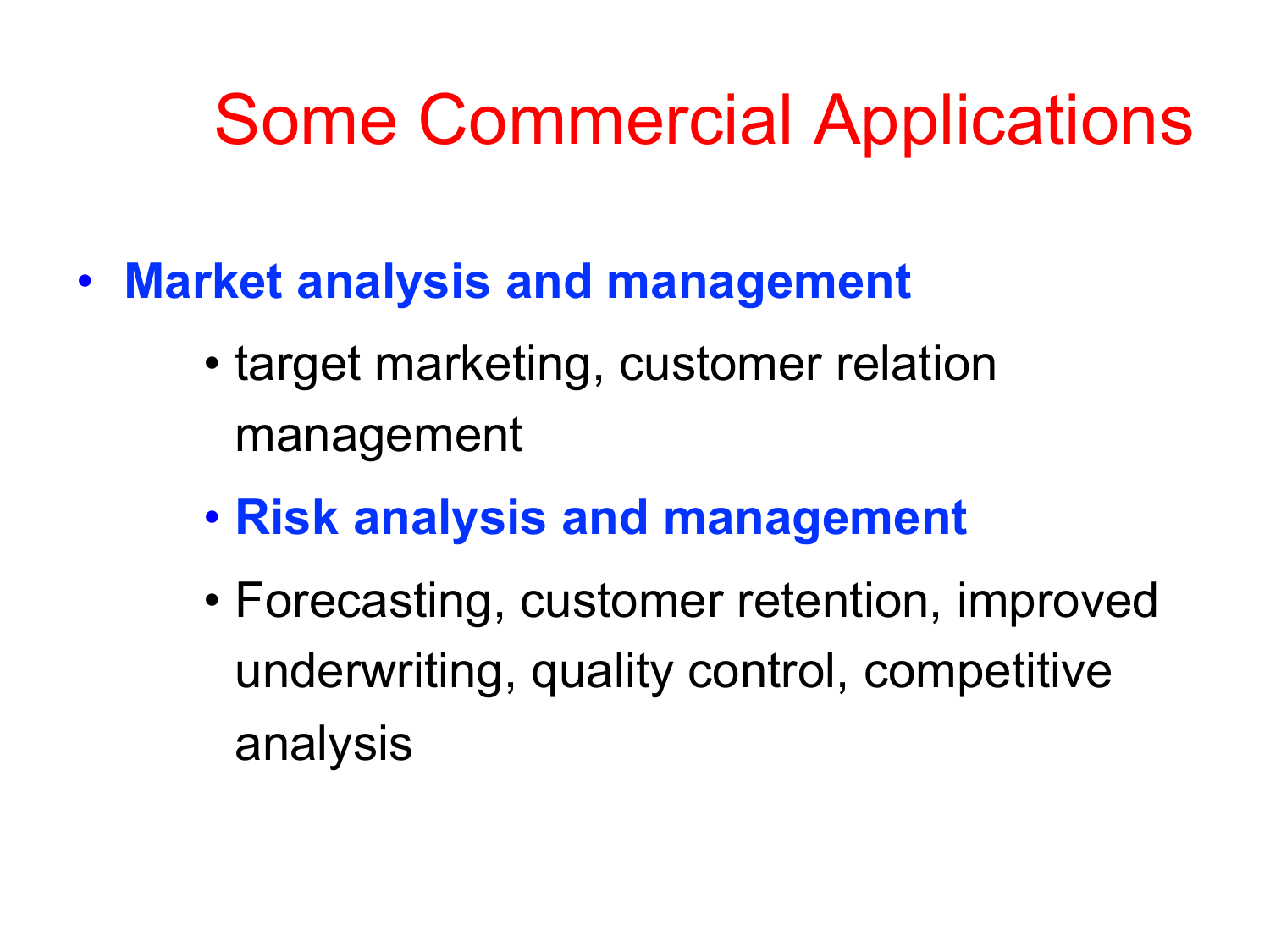# More Applications

- Buying patterns
- Fraud detection
- Customer Campaings
- Decision support
- Medical aplications
- Marketing
- and more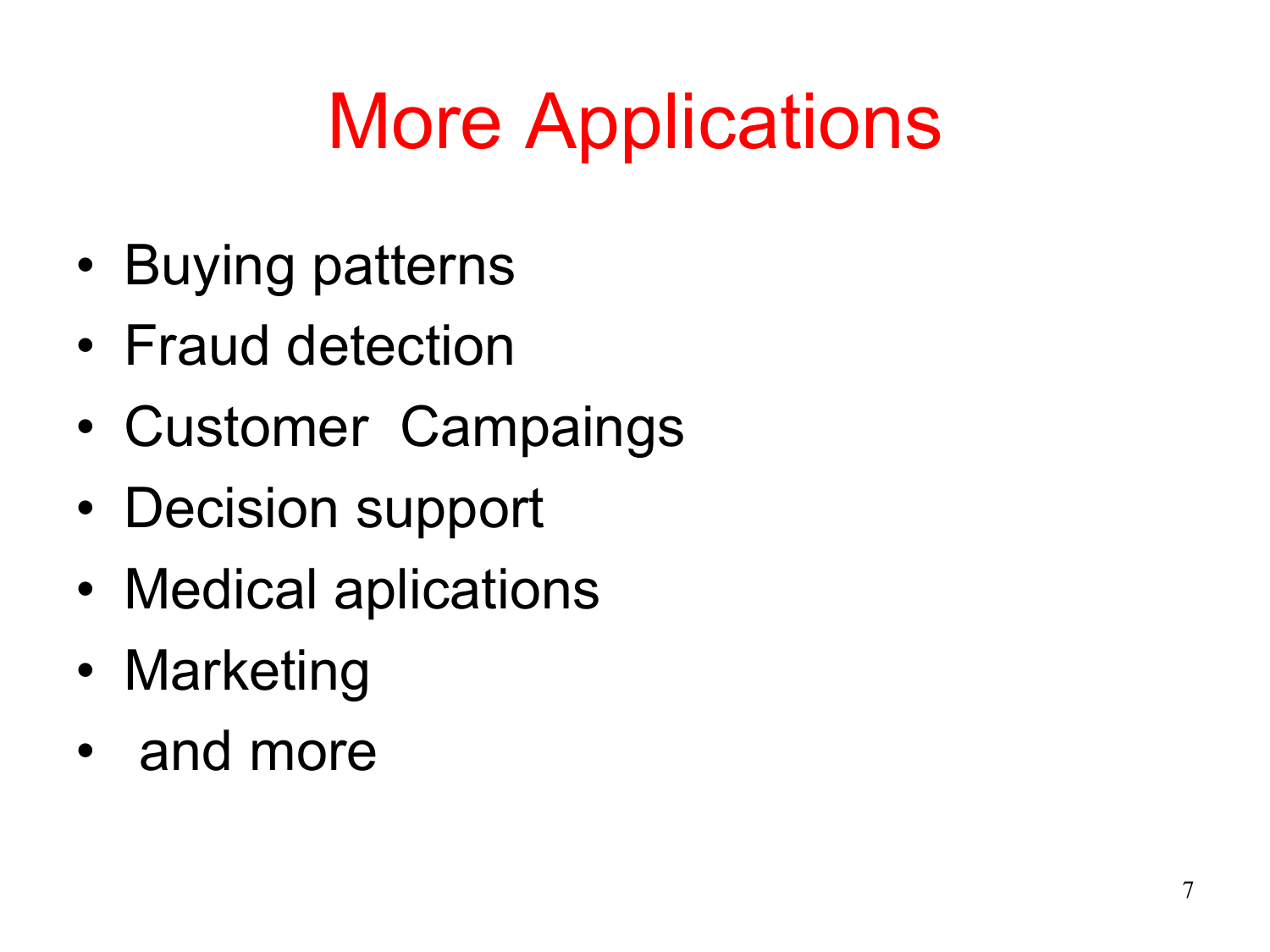# Fraud Detection and Management (B1)

#### • **Applications**

**widely used in health care, retail, credit card services, telecommunications (phone card fraud), etc.** 

• **Approach** 

**use historical data to build models of fraudulent behavior and use learned knowledge to help identify similar instances**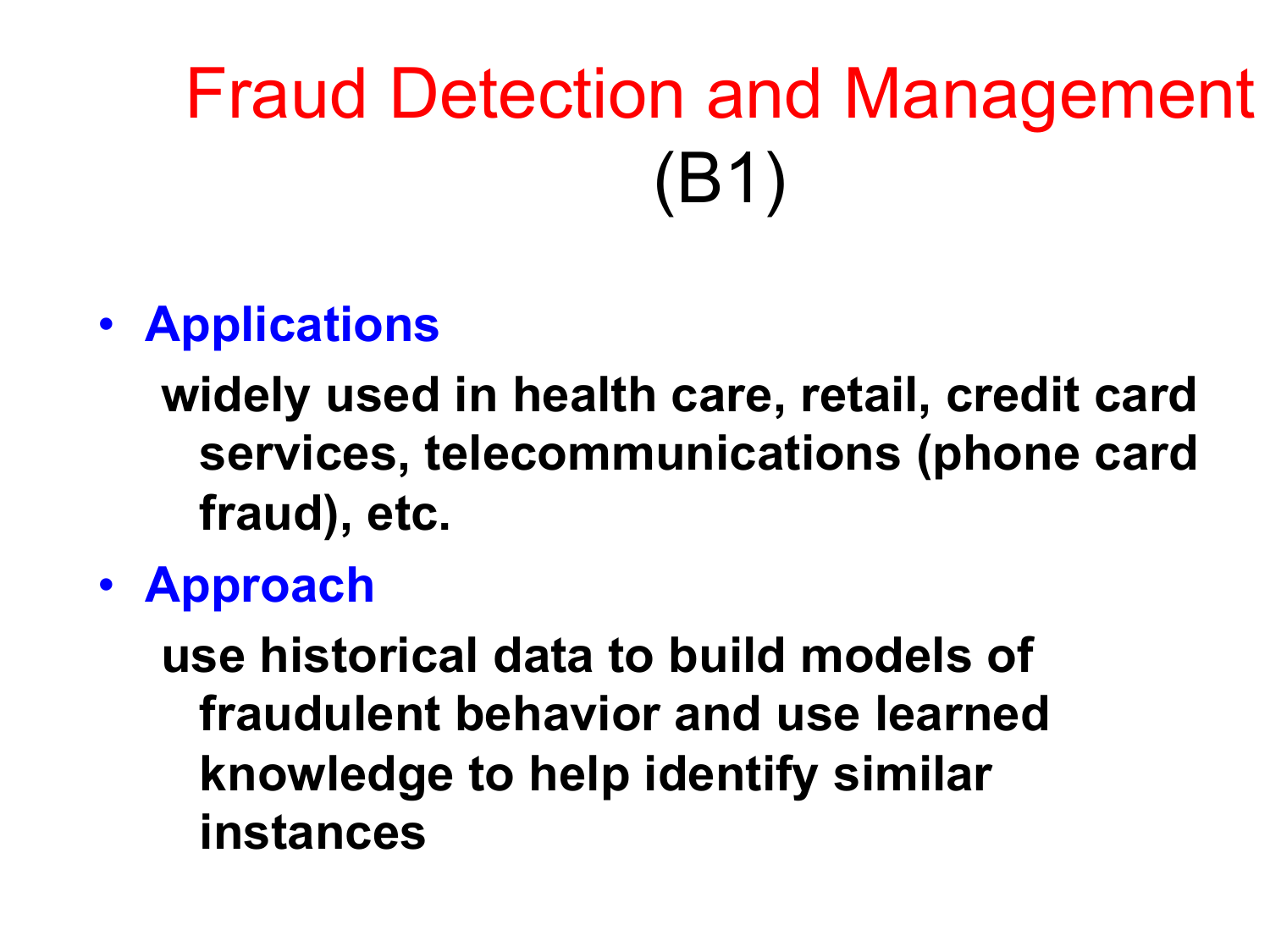## Fraud Detection and Management (B2)

• Examples (historical)

**auto insurance**: learn characteristics of group of people who stage accidents to collect on insurance and use them automatically to prevent fraud

- **money laundering**: learn characteristics of suspicious money transactions (US Treasury's Financial Crimes Enforcement Network)
- **medical insurance**: learn characteristics of fraudulent patients and doctors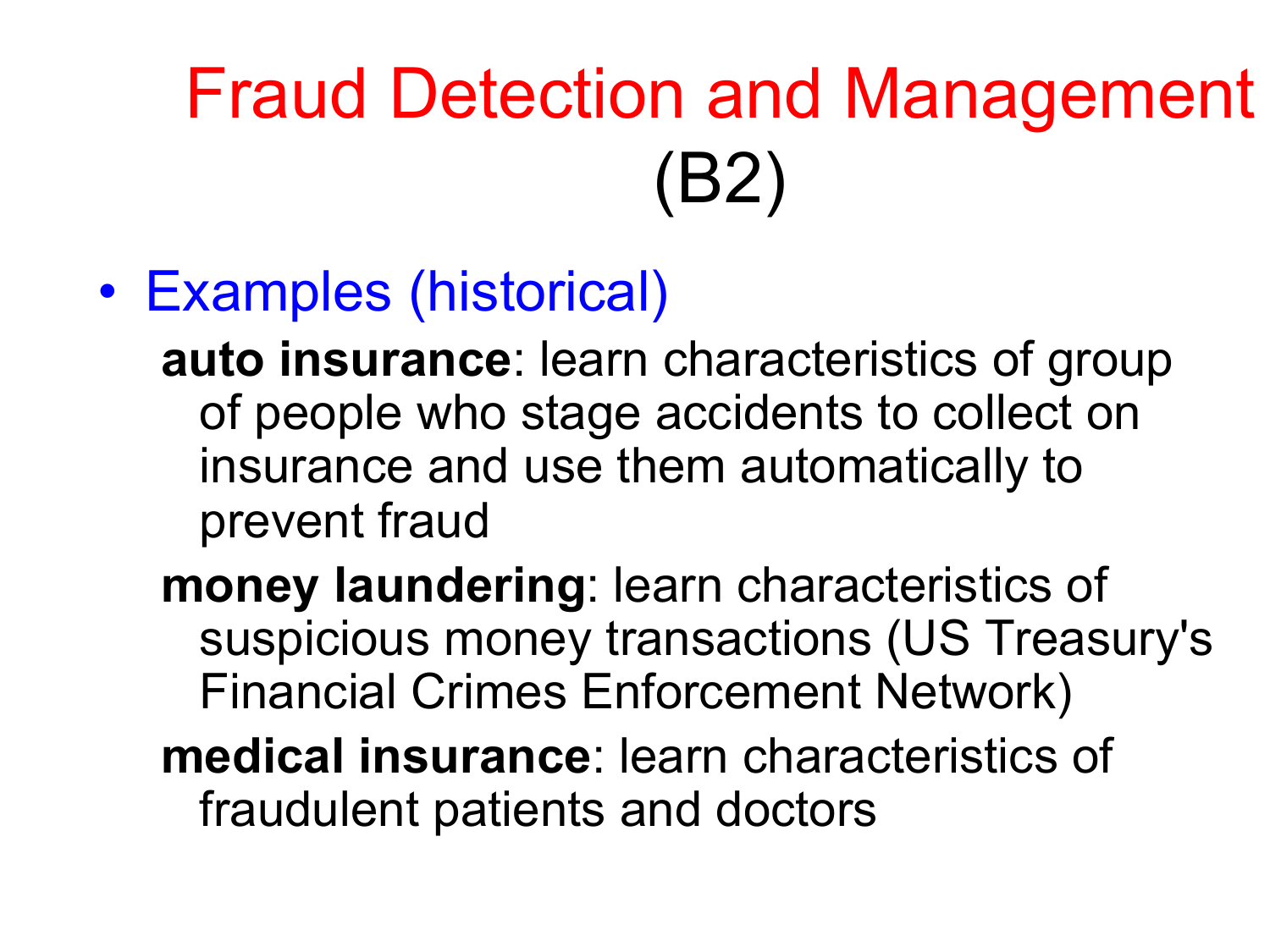## Fraud Detection and Management (B3)

#### • **Detecting telephone fraud**

Use learning methods to describe telephone call model: destination of the call, duration, time of day or week. Detects patterns that deviate from an expected norm.

British Telecom identified discrete groups of callers with frequent intra-group calls, especially mobile phones, and broke a multimillion dollar fraud.

### • **Detecting Credit Card fraud**

Use learning methods to describe a given person (or general) credit card usage model.

Detect patterns that deviate from an expected norm.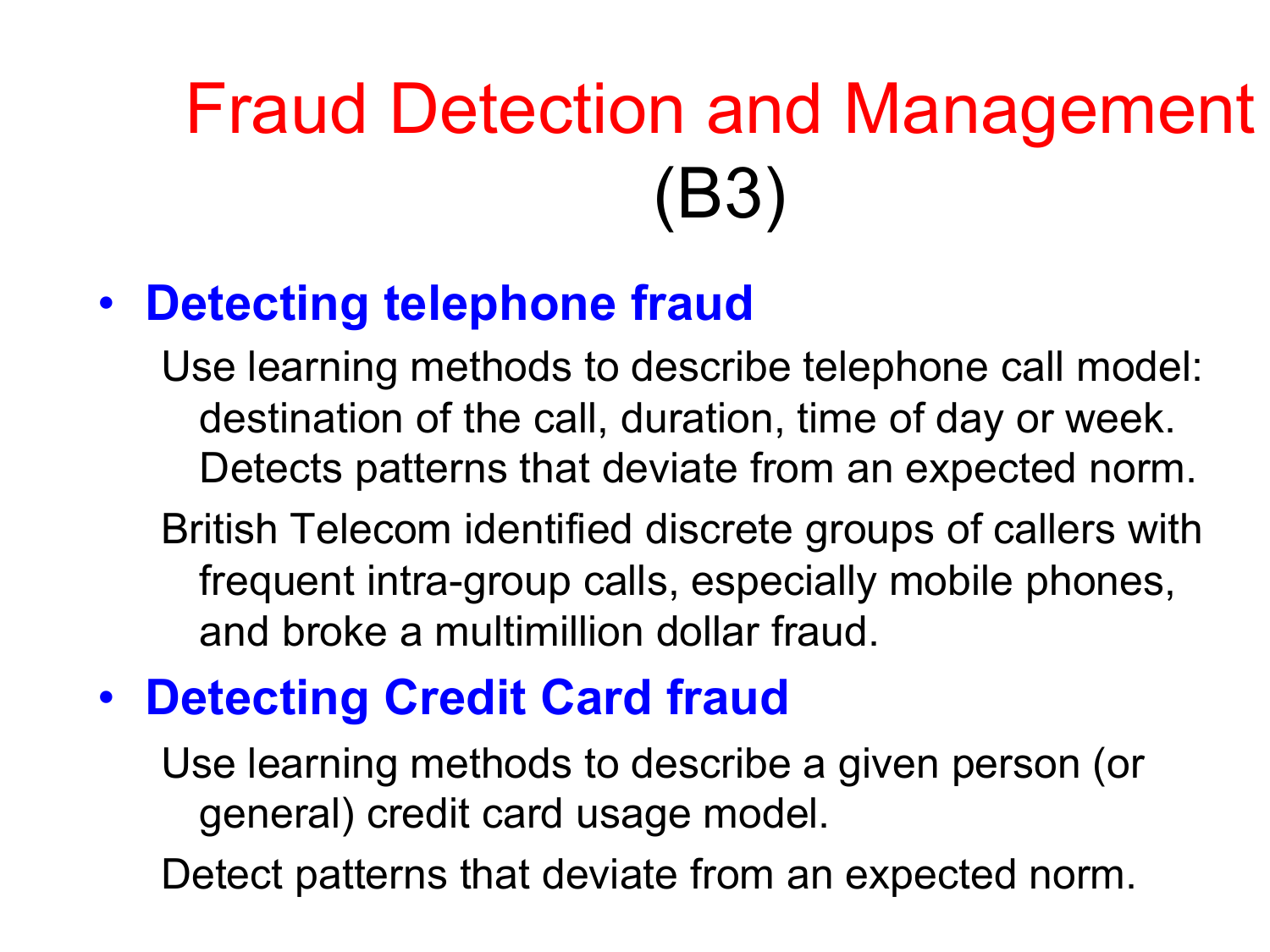# Market Analysis and Management

### • **Customer profiling**

We use learning algorithms (clustering or classification) to identify:

- 1. what types of customers buy what products;
- 2. customer preferences;
- 3. the best products for different customers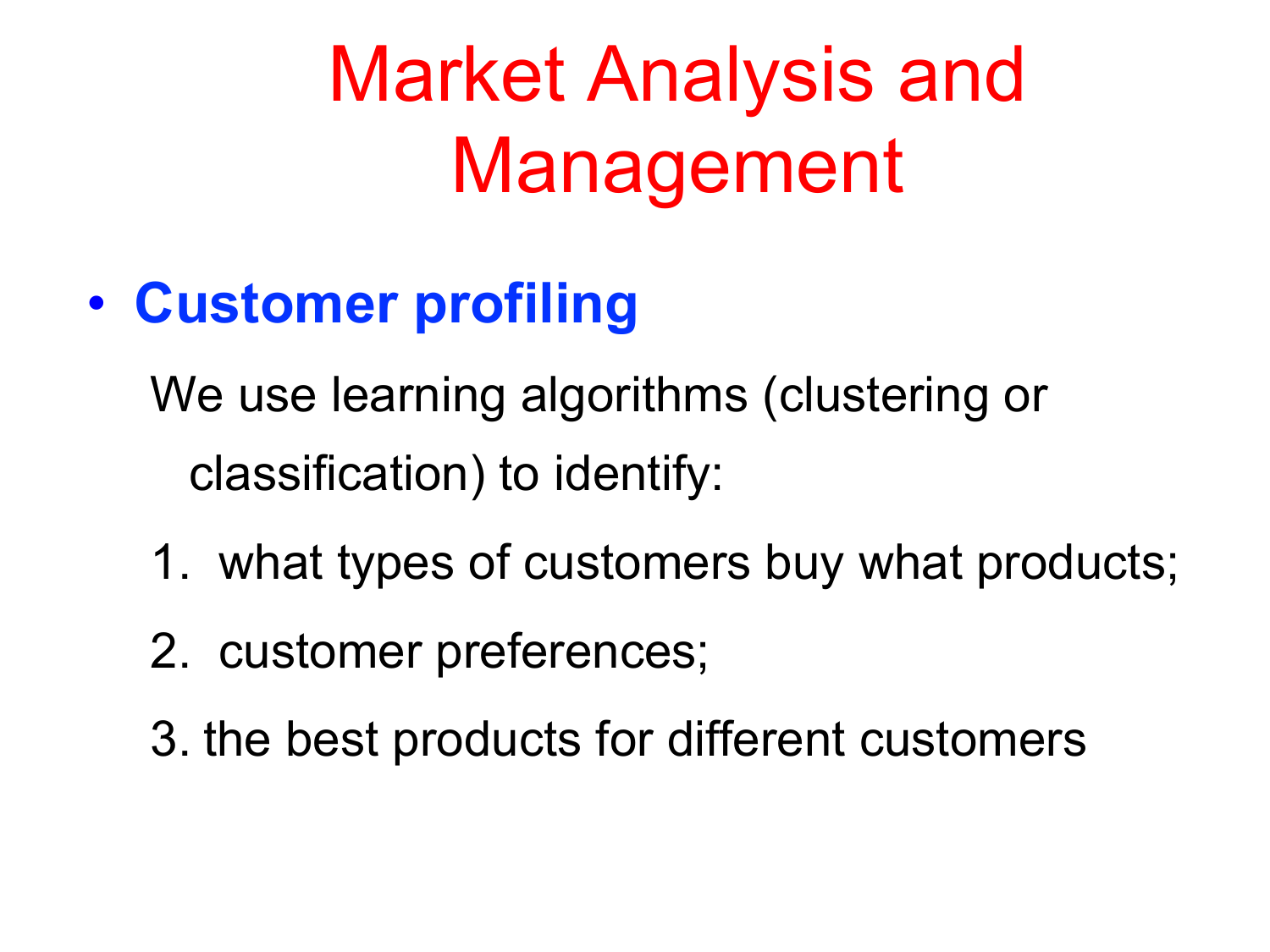## Business Summary

- **Learning Process** ( called also Data Mining in a case of very large data sets)
- helps to improve competitive advantage of organizations in dynamically changing environment;
- it improves clients retention and conversion
- **Different methods** are requiered for different kind of **data** and different kinds of **goals**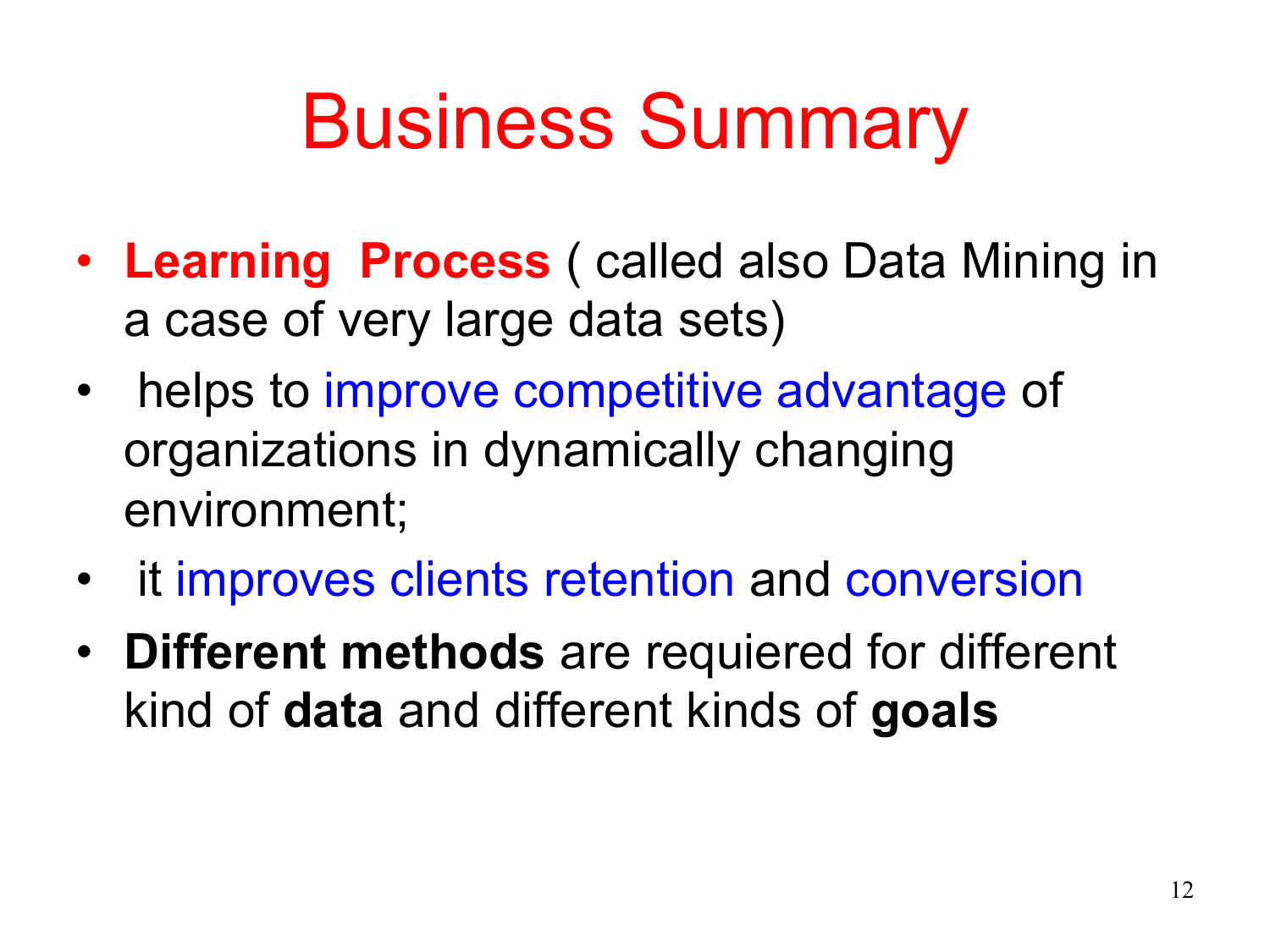# Scientific Applications

- Networks failure detection
- Controllers
- Geographic Information Systems
- Genome- Bioinformatics
- Intelligent robots
- Intelligent rooms
- etc... etc ....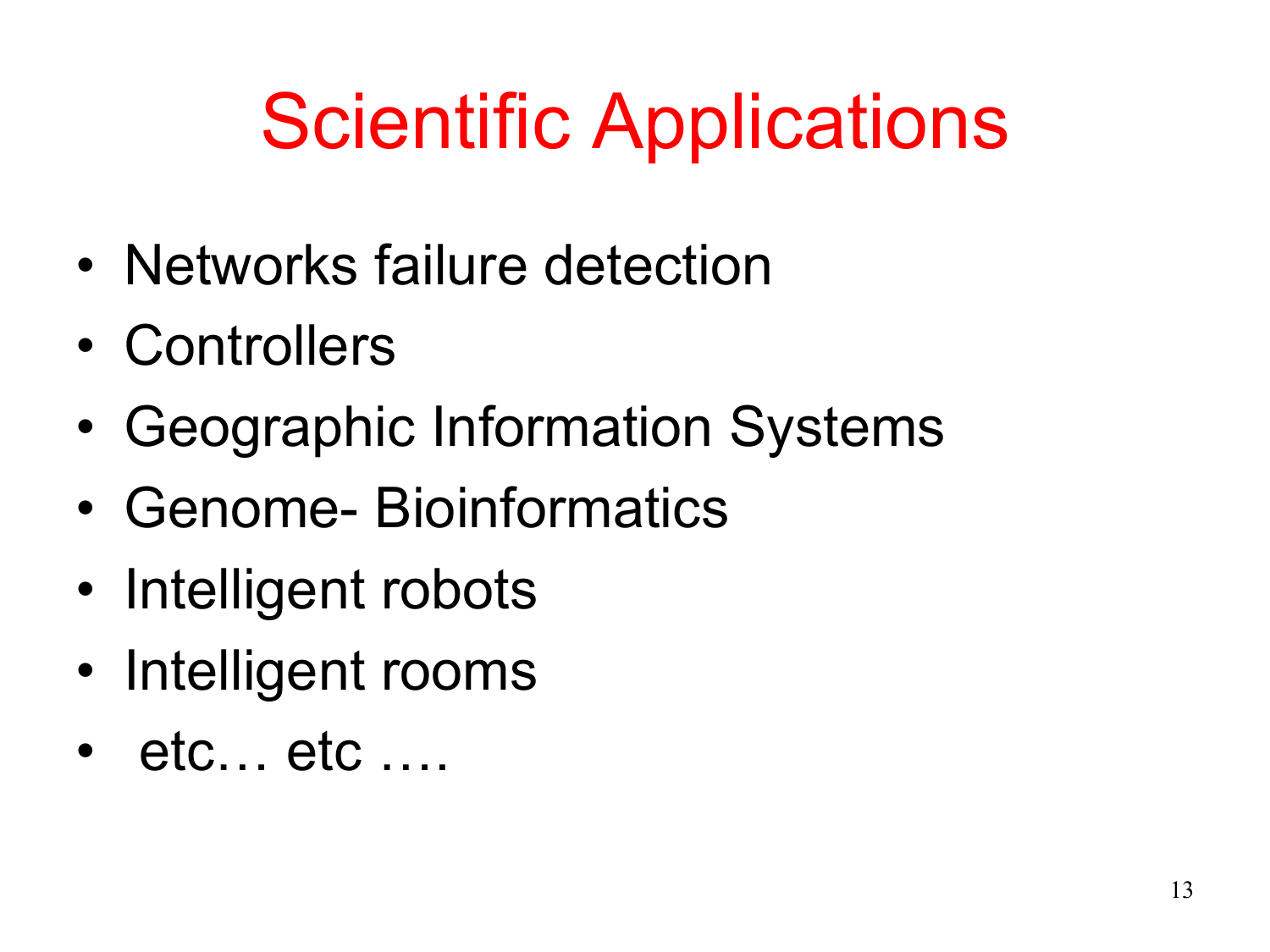# What is NOTLearning

- Once the **patterns** are FOUND and TESTED the **learning process is finished**
- Use of the patterns **is not** Learning
- Querries to the database **are not** Learning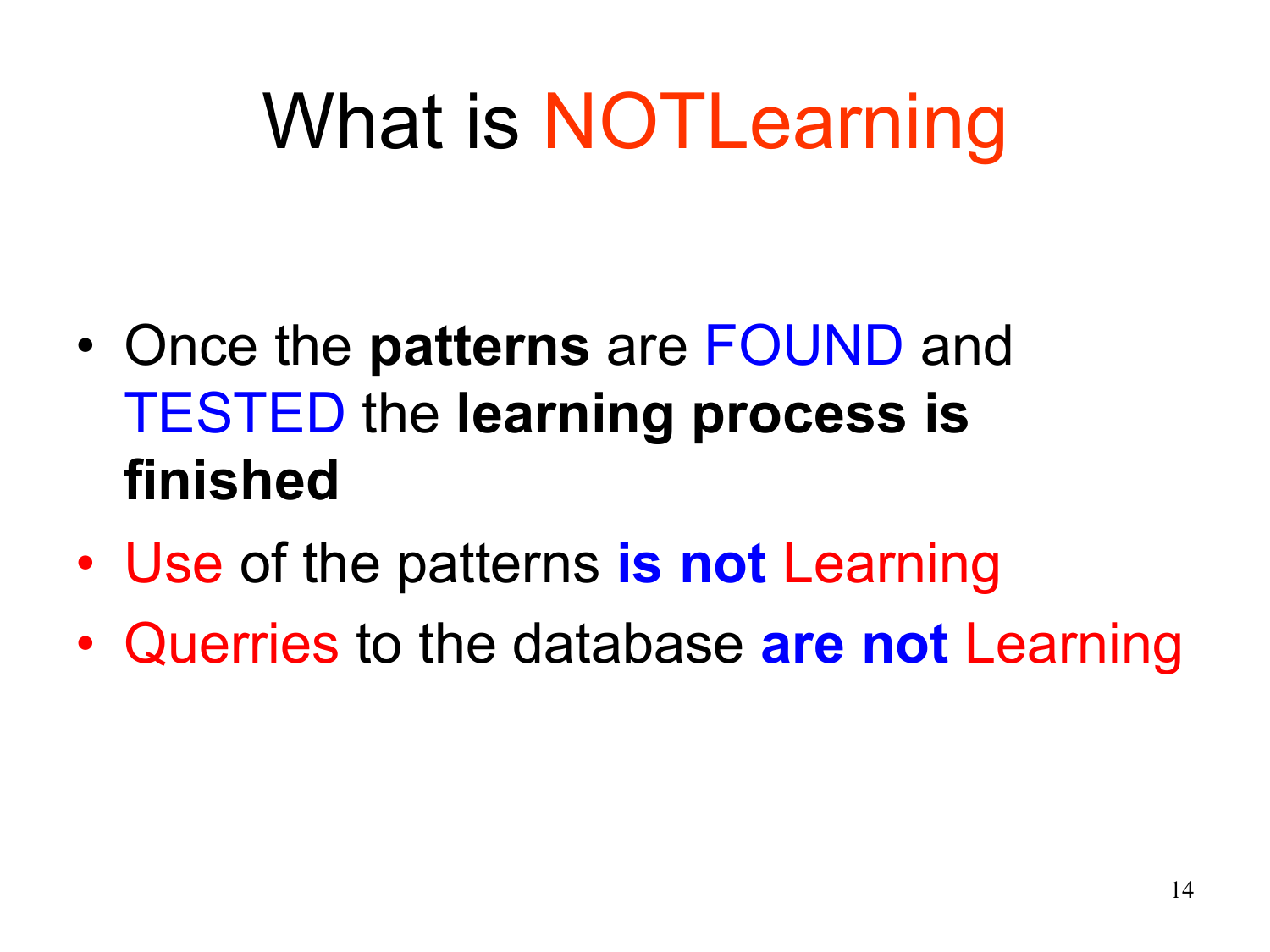### Evolution of Database Technology

### • 1960s:

Data collection, database creation, IMS and network DBMS

• 1970s:

Relational data model, relational DBMS implementation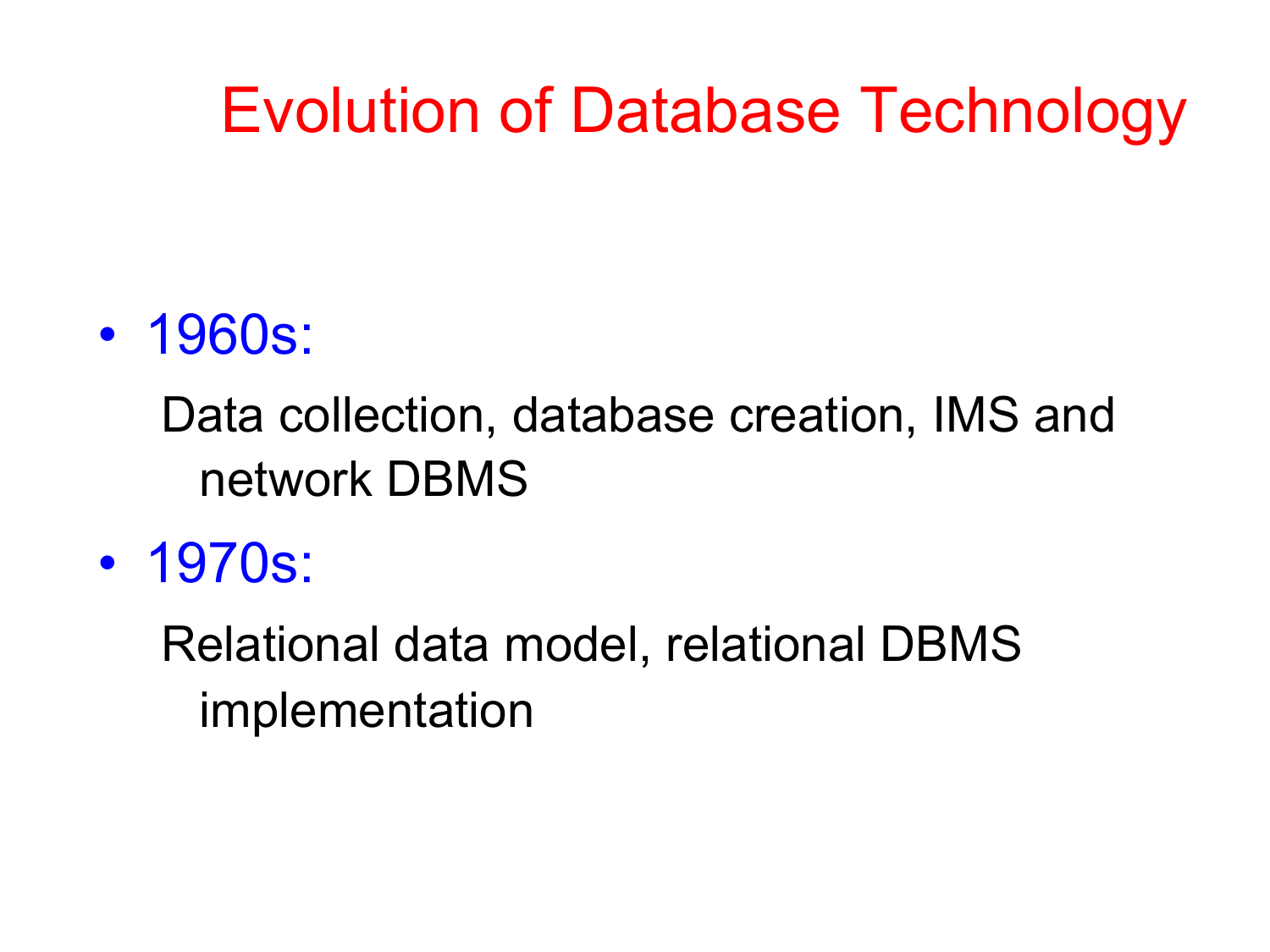### Evolution of Database Technology c.d.

#### • 1980s:

RDBMS, advanced data models (extended-relational, OO, deductive, etc.) and application-oriented DBMS (spatial, scientific, engineering, etc.)

- 1990s—2000s:
	- **Data mining** (learning is an integral part of it) and data warehousing, multimedia databases, and Web databases
	- **BIG DATA**  new name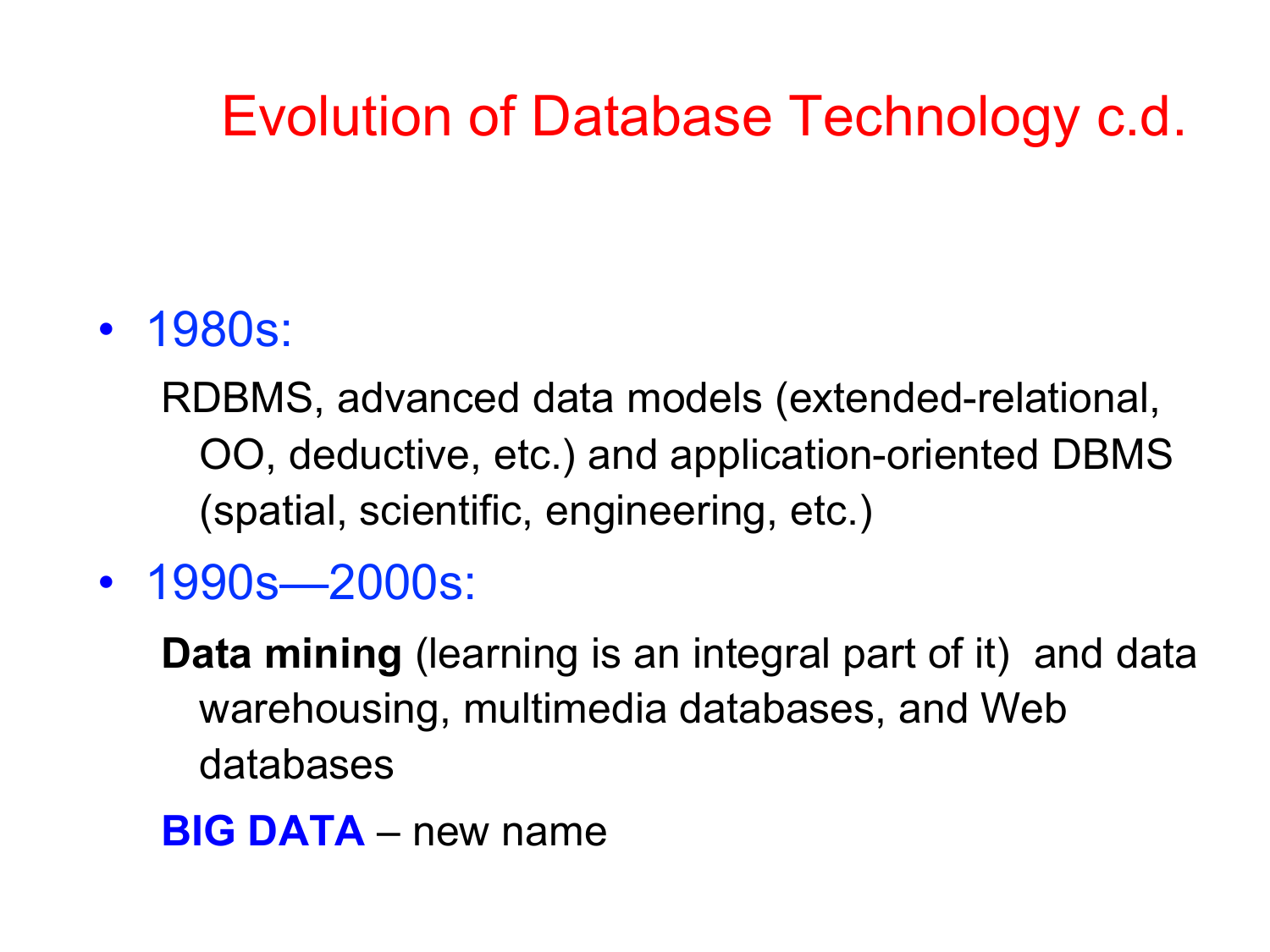# Learning process LP

- Learning Process is a **non trivial** process for identification of :
	- Valid (tested)
	- **New**
	- Potentially useful
	- Understable (when possible)
	- **patterns in data**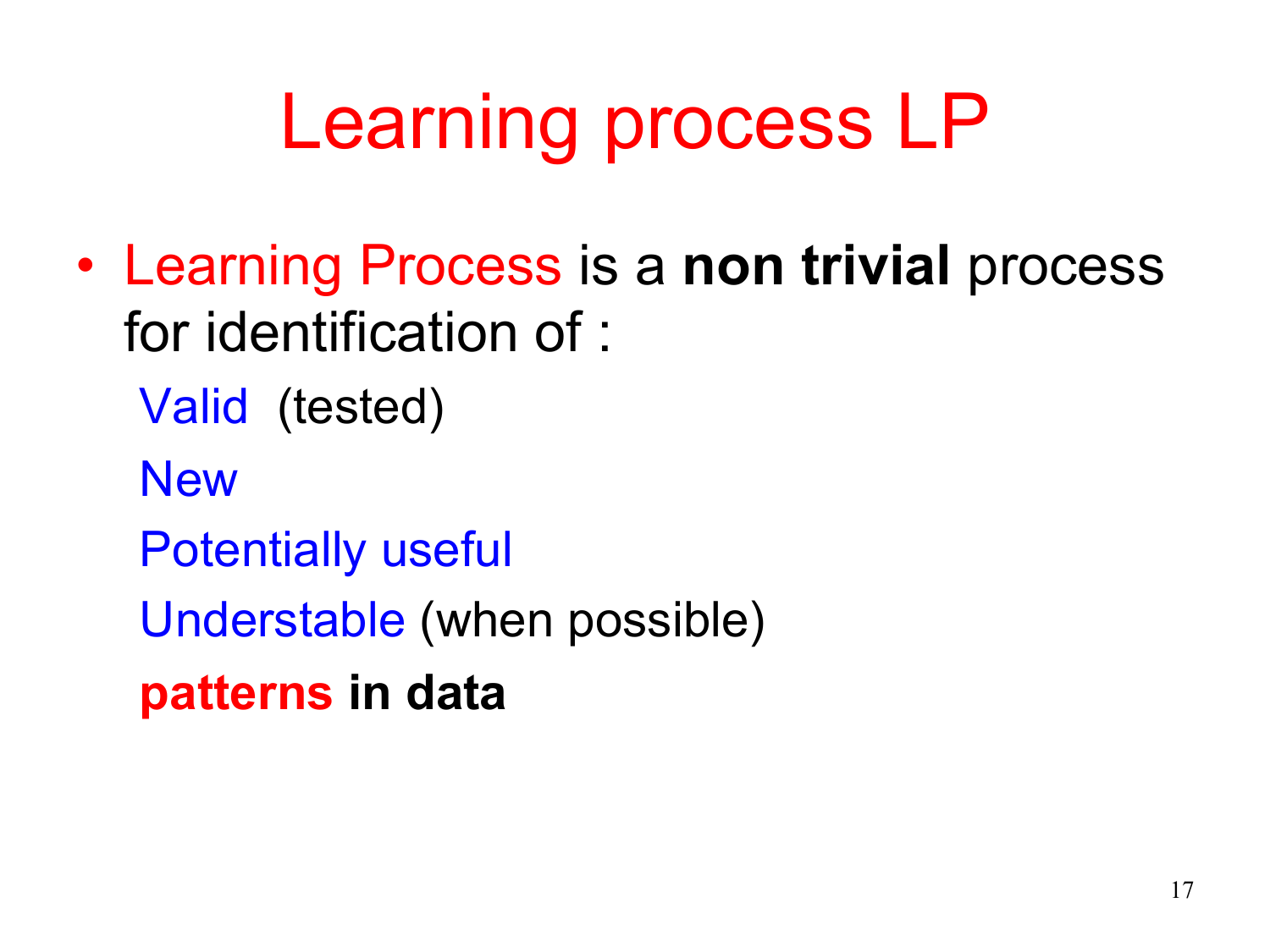### The Learning Process (LP)

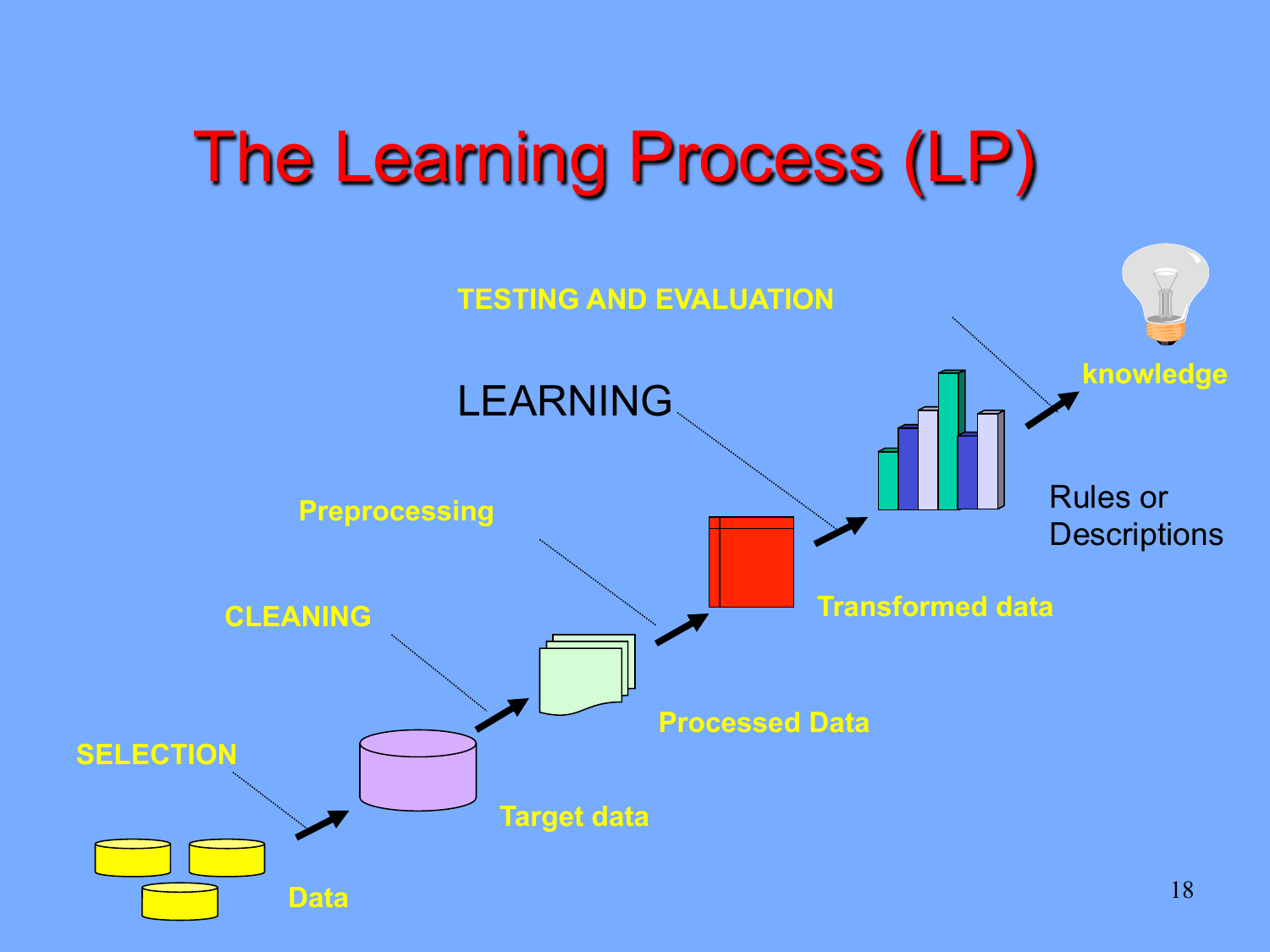## LEARNING

- **Learning** is a step of the LP process in which algorithms are applied to look for **patterns in data**
- It is necessary to TEST and EVALUATE obtained **patterns**
- It is also necessary to apply first the preprocessing operation;
- to clean and preprocess the data in order to obtain **significant patterns**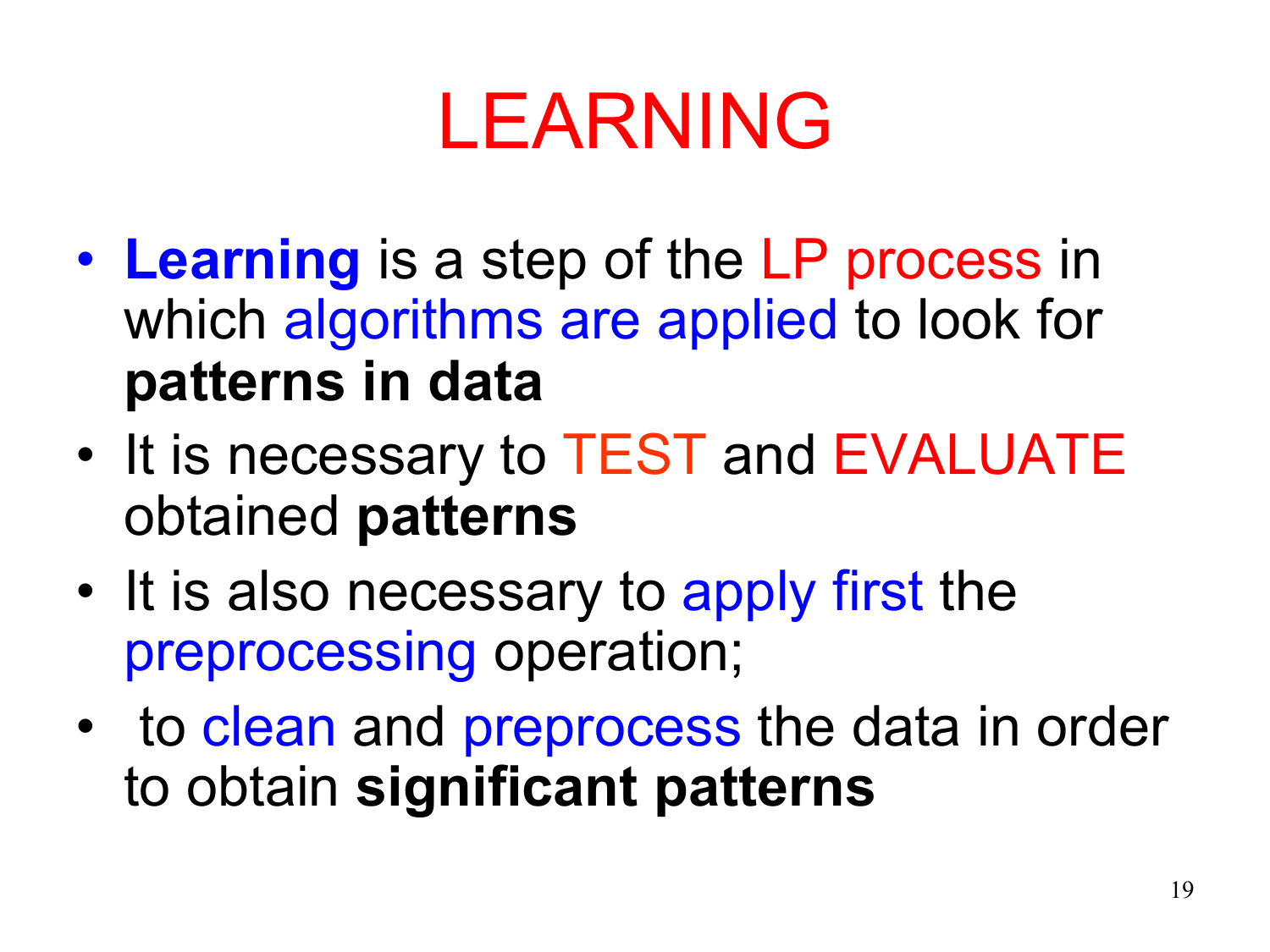### **Steps** of the Learning Process

- **Preprocessing:** includes all the operations that have to be performed **before** a learning algorithm is applied
- **Learning:** algorithms are applied (to training data) in order to obtain the patterns
- **Testing:** testing methods are applied **to test the learned patterns**

**Interpretation:** discovered patterns are presented in a proper format and the user decides if it is neccesary **to re-iterate the algorthms**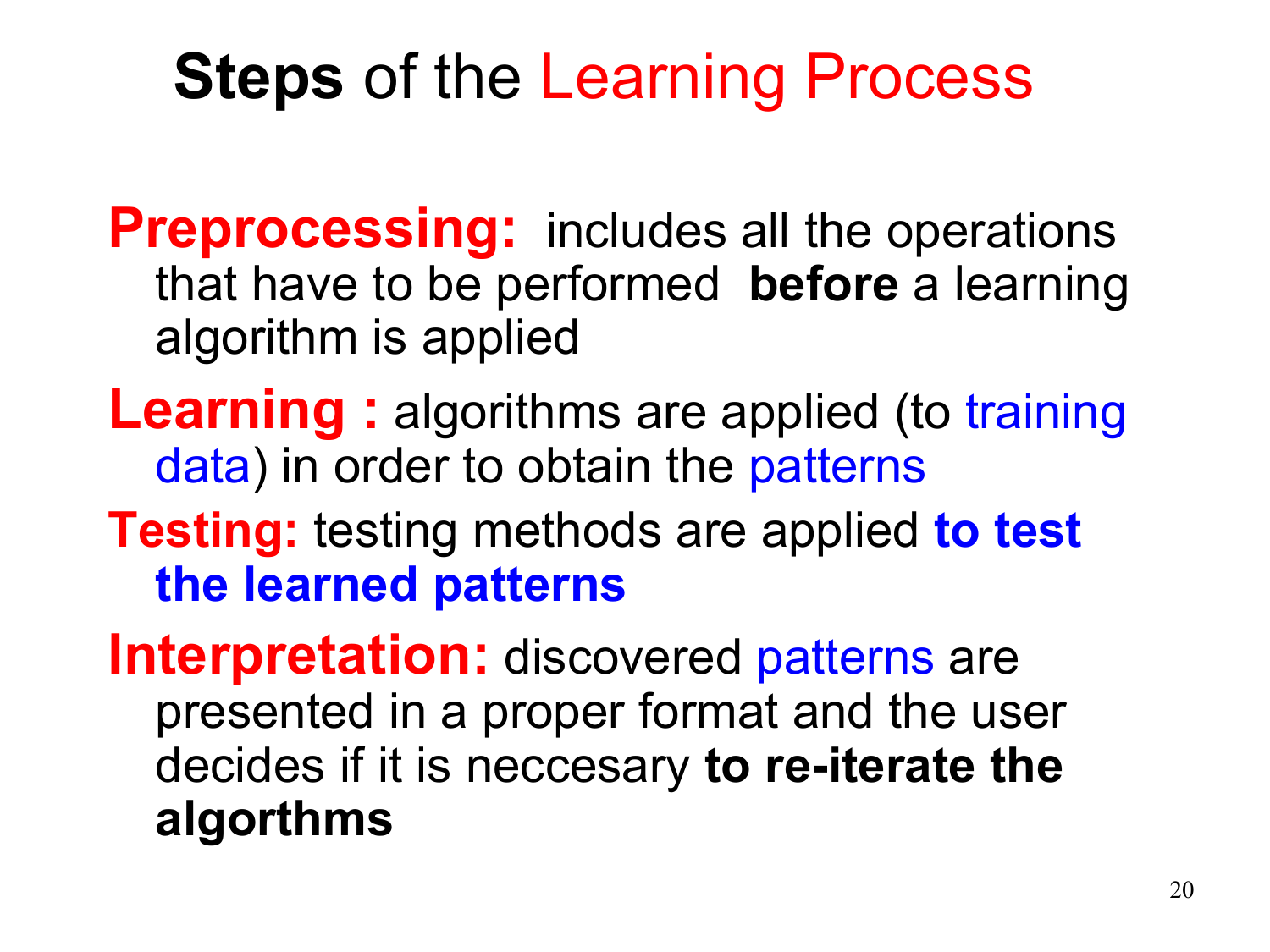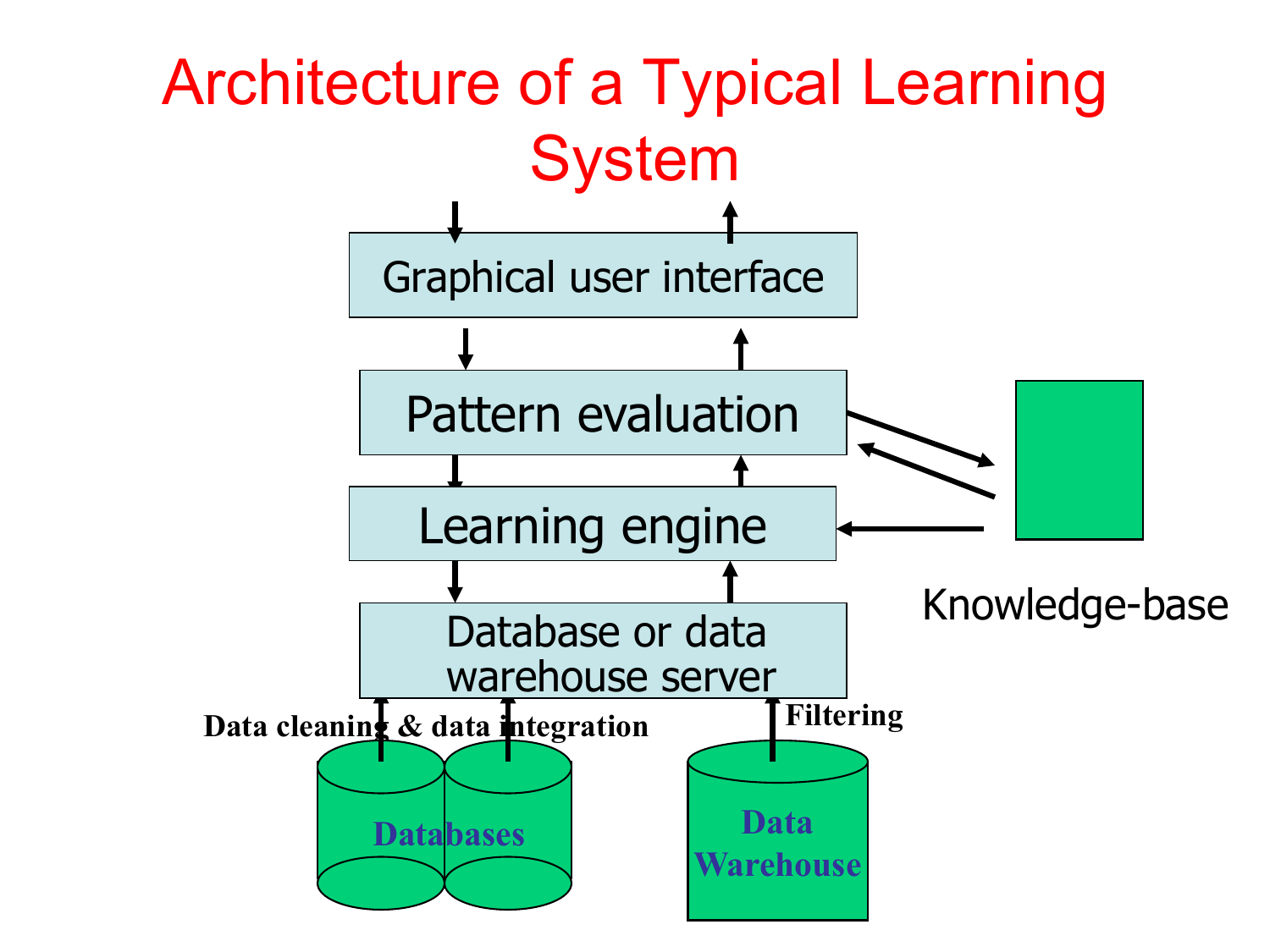### Learning What Kind of Data?

- Relational Databases
- Data warehouses
- Transactional databases
- Advanced DB and information repositories Object-oriented and object-relational databases Spatial databases Time-series data and temporal data Text databases and multimedia databases Heterogeneous and legacy databases WWW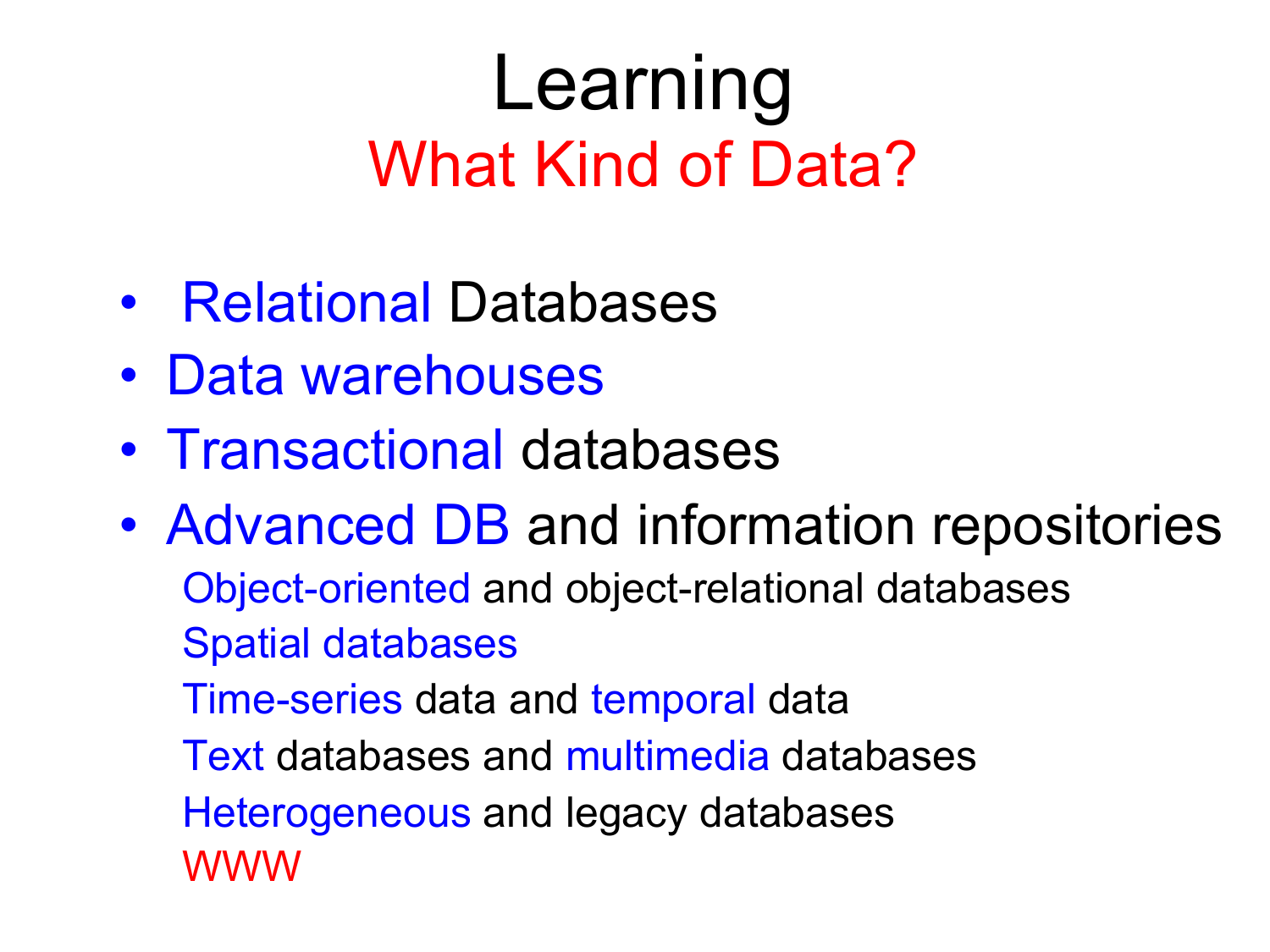## RELATIONAL DATA

- **We assume** for our considerations that **data used** in the learning algorithms are presented
- in a form of a **relational table** with the **key attribute removed**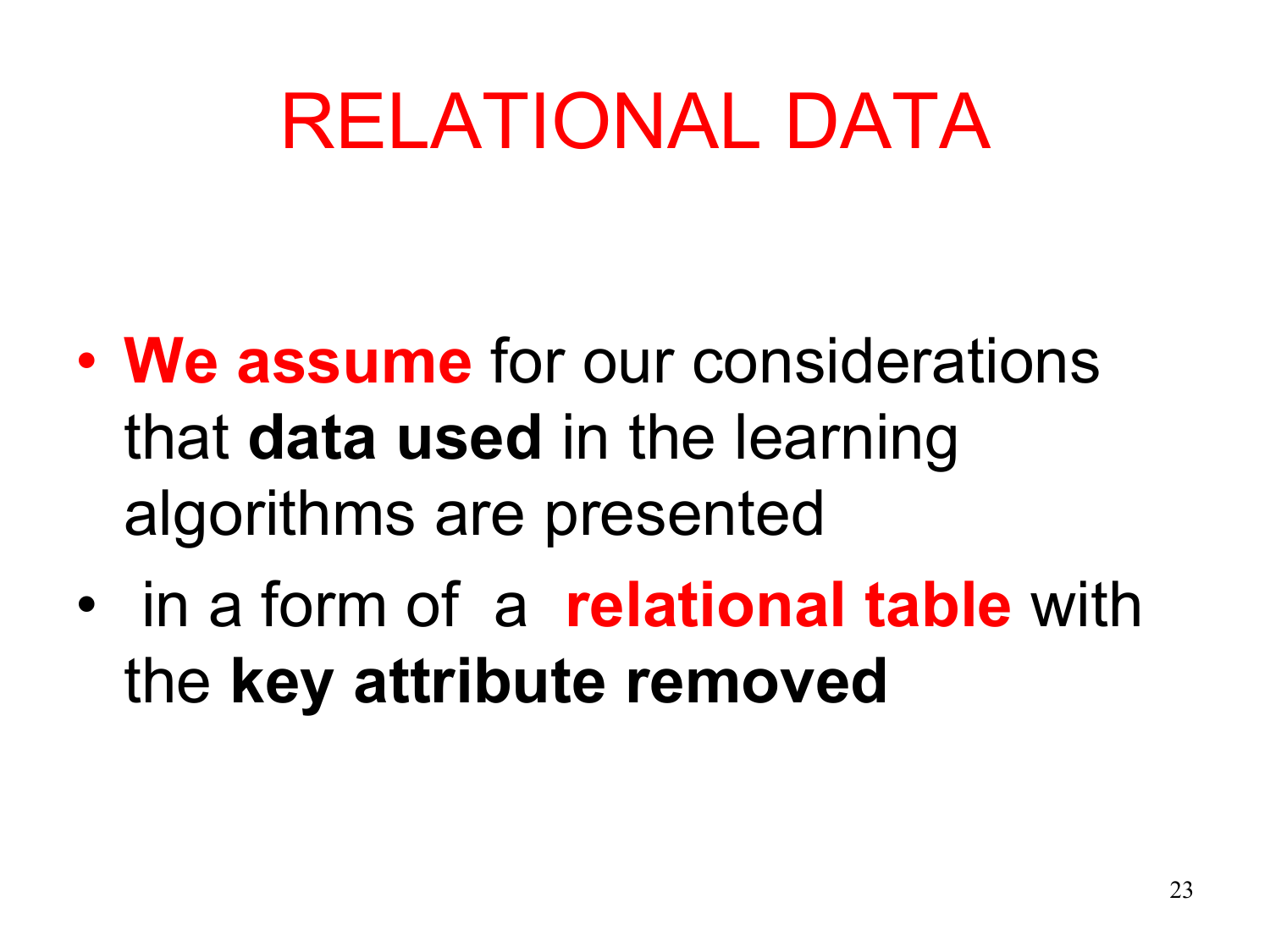### Learning the **Characteristic Rules**

• *It is a process which aim is to find rules that describe characteristic properties of a concept. They take the form*

### *If concept then characteristics*

- for which the rule is true)
- $C=1 \rightarrow A=1$  & B=3 25% (support: there are 25% o the records
- $C=1$   $\rightarrow$  A=1 & B=4 **17%**
- C=1 à A=0 & B=2 **16%**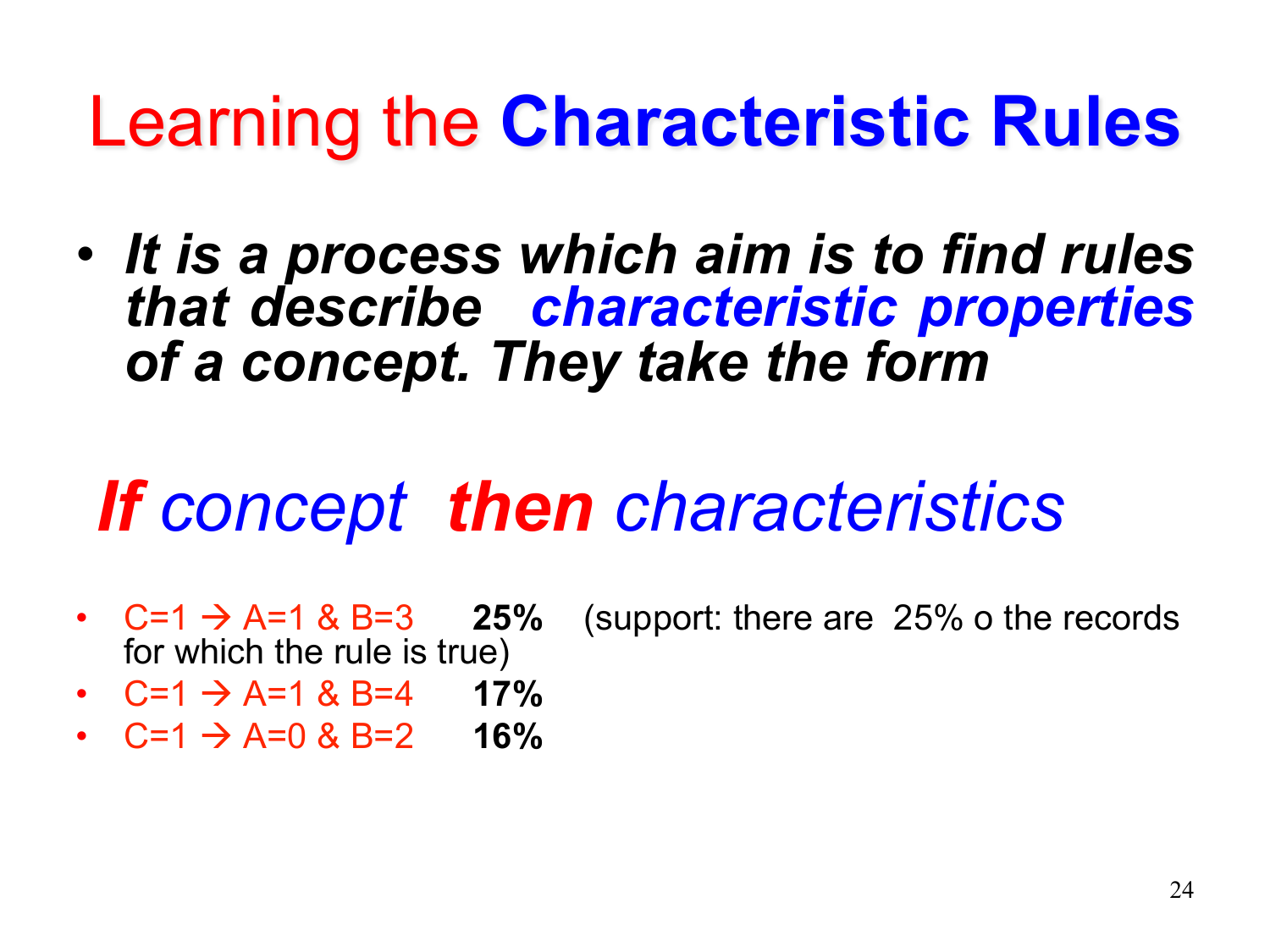## Learing the **Discriminat Rules**

• *It is a process which aim is to find rules that allow us to discriminate the objects (records) belonging to a given concept (one class ) from the rest of records ( classes)* 

### *If characteristics then concept*

- $\blacktriangle$  **A=0 & B=1**  $\rightarrow$  **C=1** 33% 83% (support, confidence: the conditional **probability of the concept given the characteristics)**
- $A=2$  &  $B=0$   $\rightarrow$  C=1 27% 80%
- **A=1 & B=1** à **C=1 12% 76%**
- Discriminant rules can be accepted even if they have a low support (and high confidence)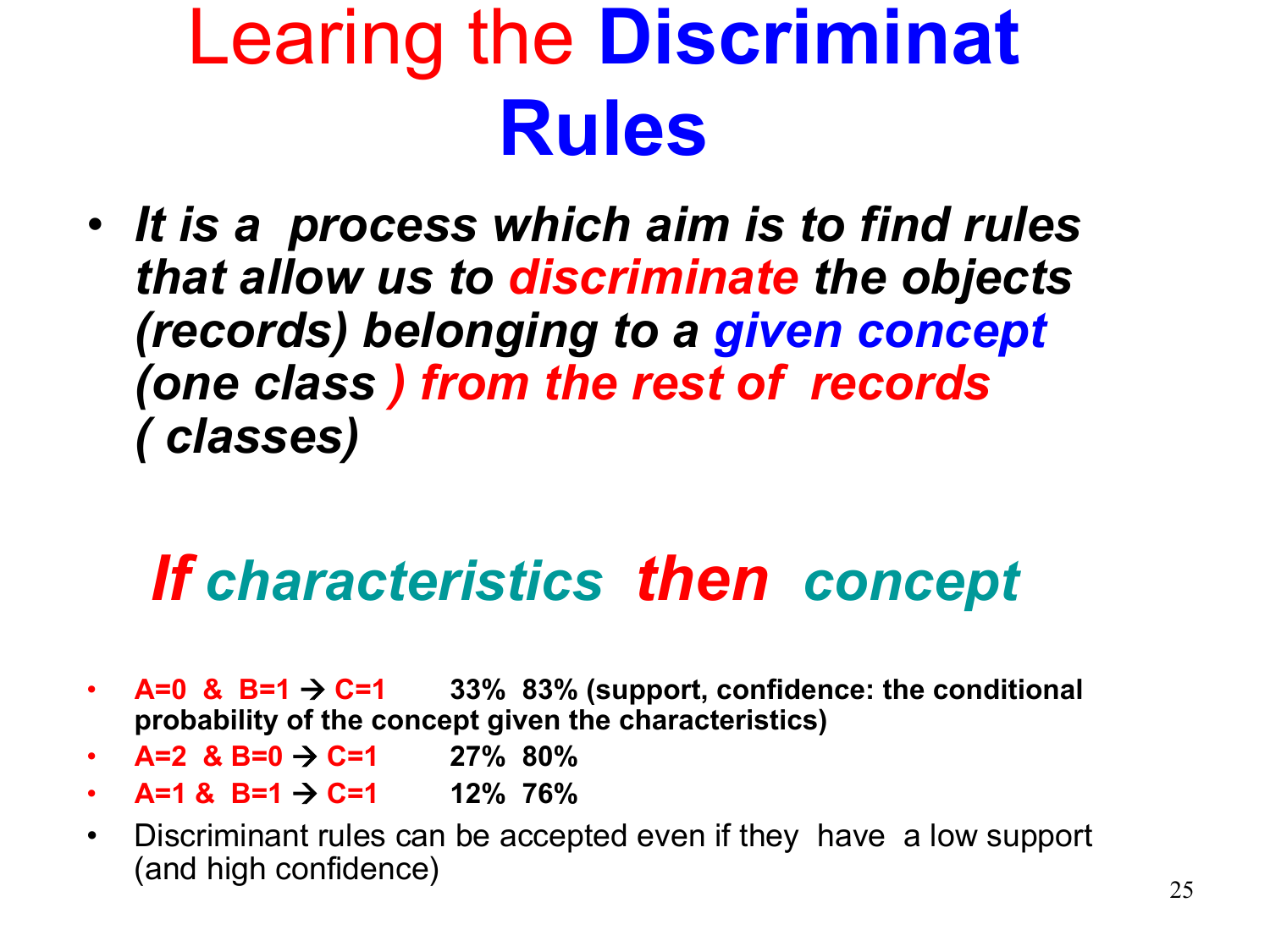### Learning Functionalities

• **Classification, Classification Prediction is also called Supervised Learning** 

#### • **Supervised Learning**

- Finding models (rules) that describe (characterize) or/ and distinguish (discriminate) classes or concepts for future prediction
- **Example:** classify countries based on climate (characteristics), or classify cars based on gas mileage and use it to predict classification of a new car
- **Models, algorithms, methods:** decision-tree, neural network, Bayes Network, Rough Sets, genetic algorithms

**Presentation of results:** characteristic and /or discriminant rules, converged neural network, or Bayes network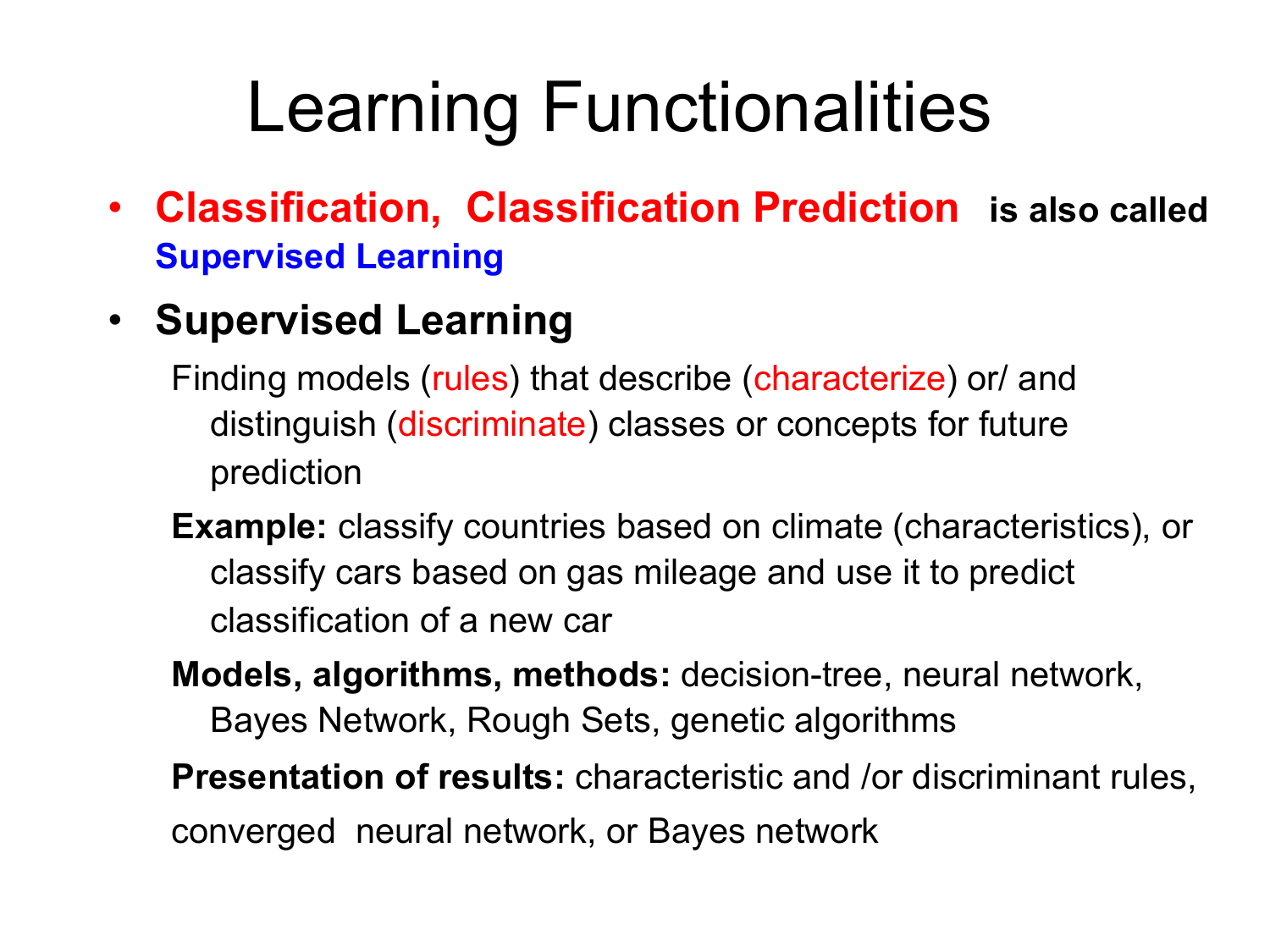### **Clustering** (Unsupervised Learning)

• **Cluster analysis (statistical method)**

Class label is unknown; algorithms group data to form new classes; It is also called **unsupervised learning**  For example: cluster houses to find distribution patterns

**Clustering** is based on the principle:

**maximizing** the intra-class similarity and **minimizing** the interclass similarity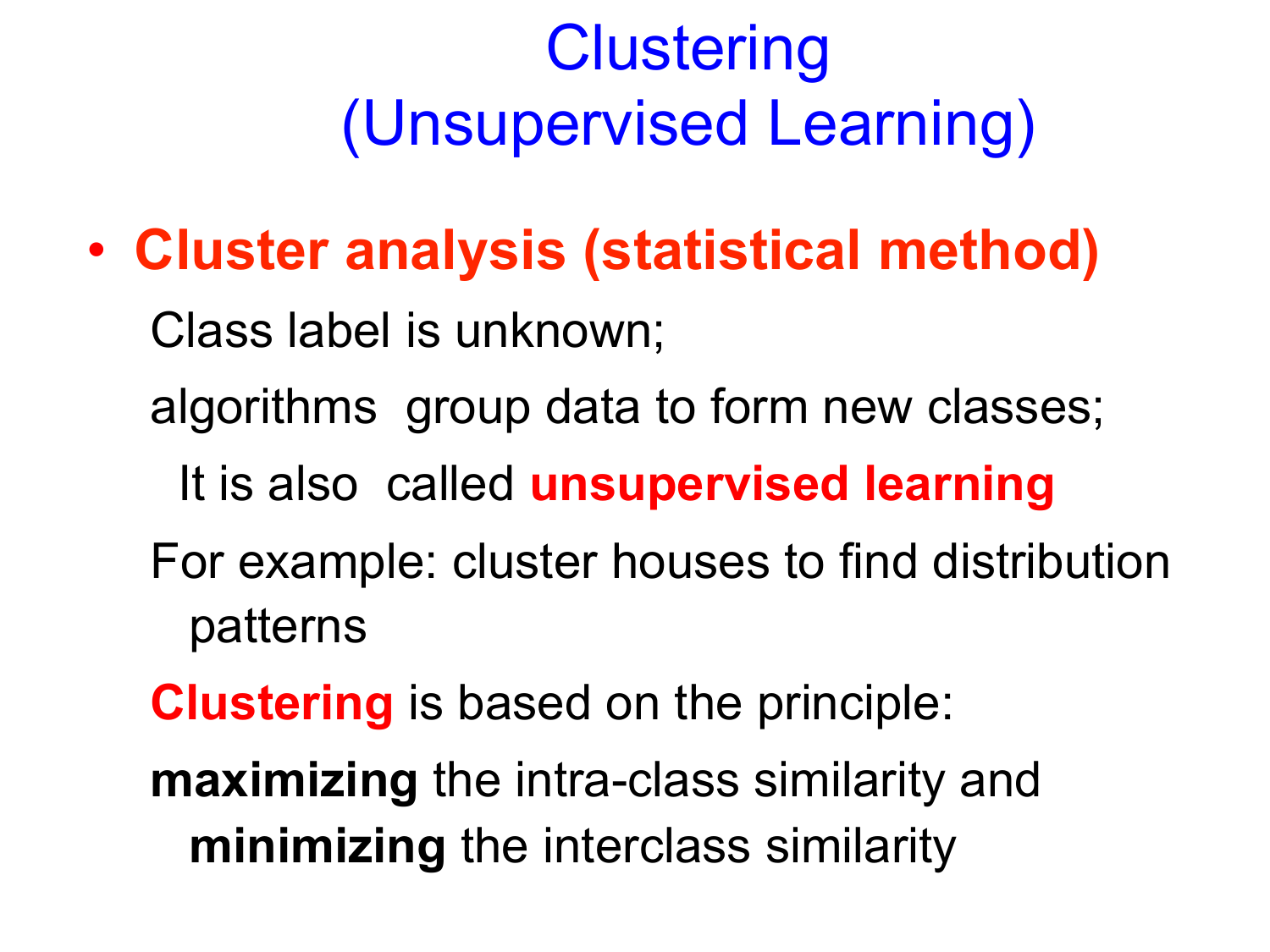# **Clustering**

- Database segmentation
- Given a set of objects (records) the algorithm obtains a division of the objects into clusters in which the distance of objects inside a claster is minimal and the distance among objects of diferent clusters is maximal
- **Unsupervised learning**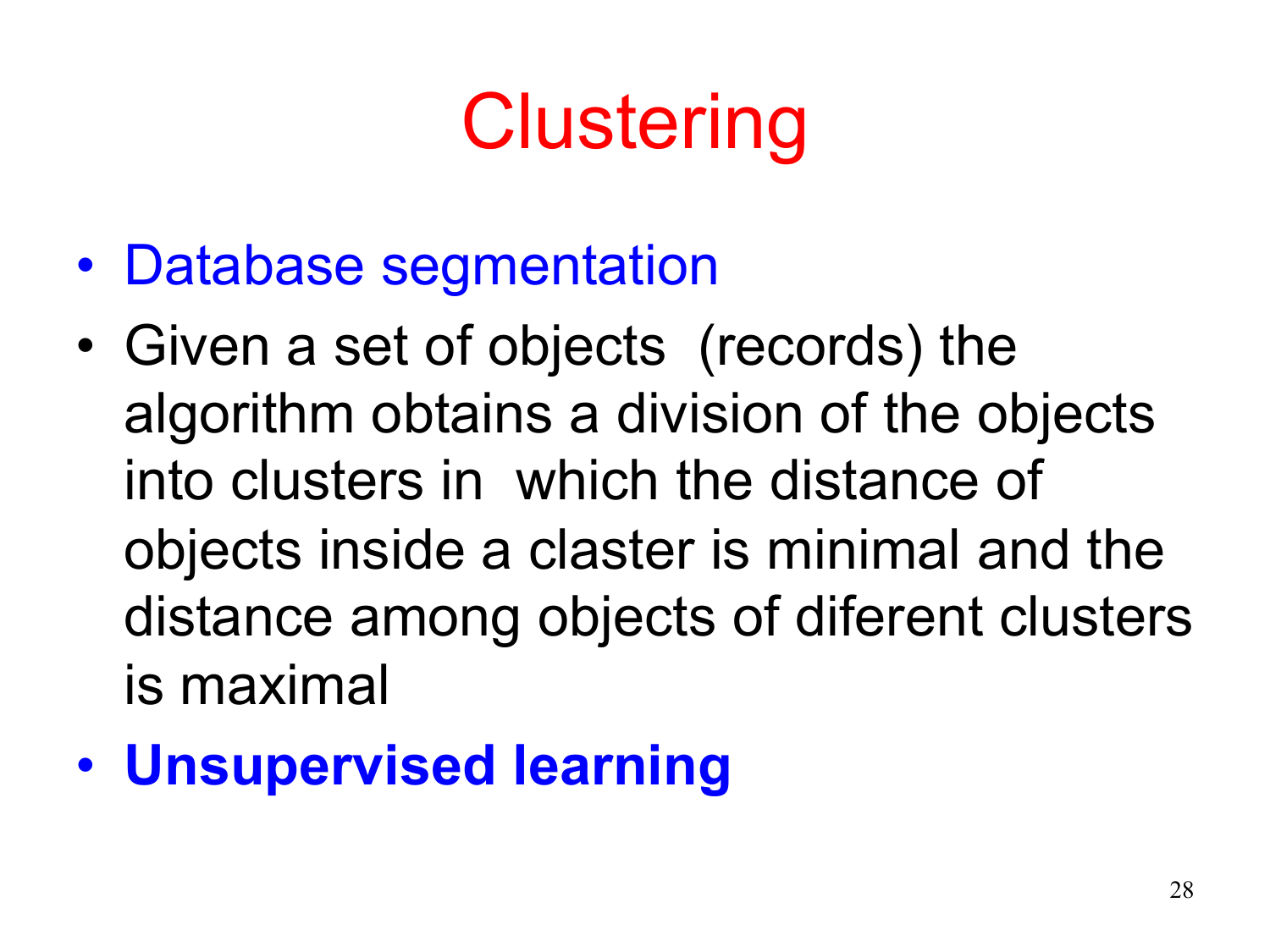### **Classification** (Supervised Learning)

- Given a set of objects (concept, class) described by a concept attribute or a set of attributes, a classification algorithms builds a set of discriminant and /or characterization rules (or other descriptions) in order to be able, as the next step, to classify unknown sets of objects
- This is also called a supervised learning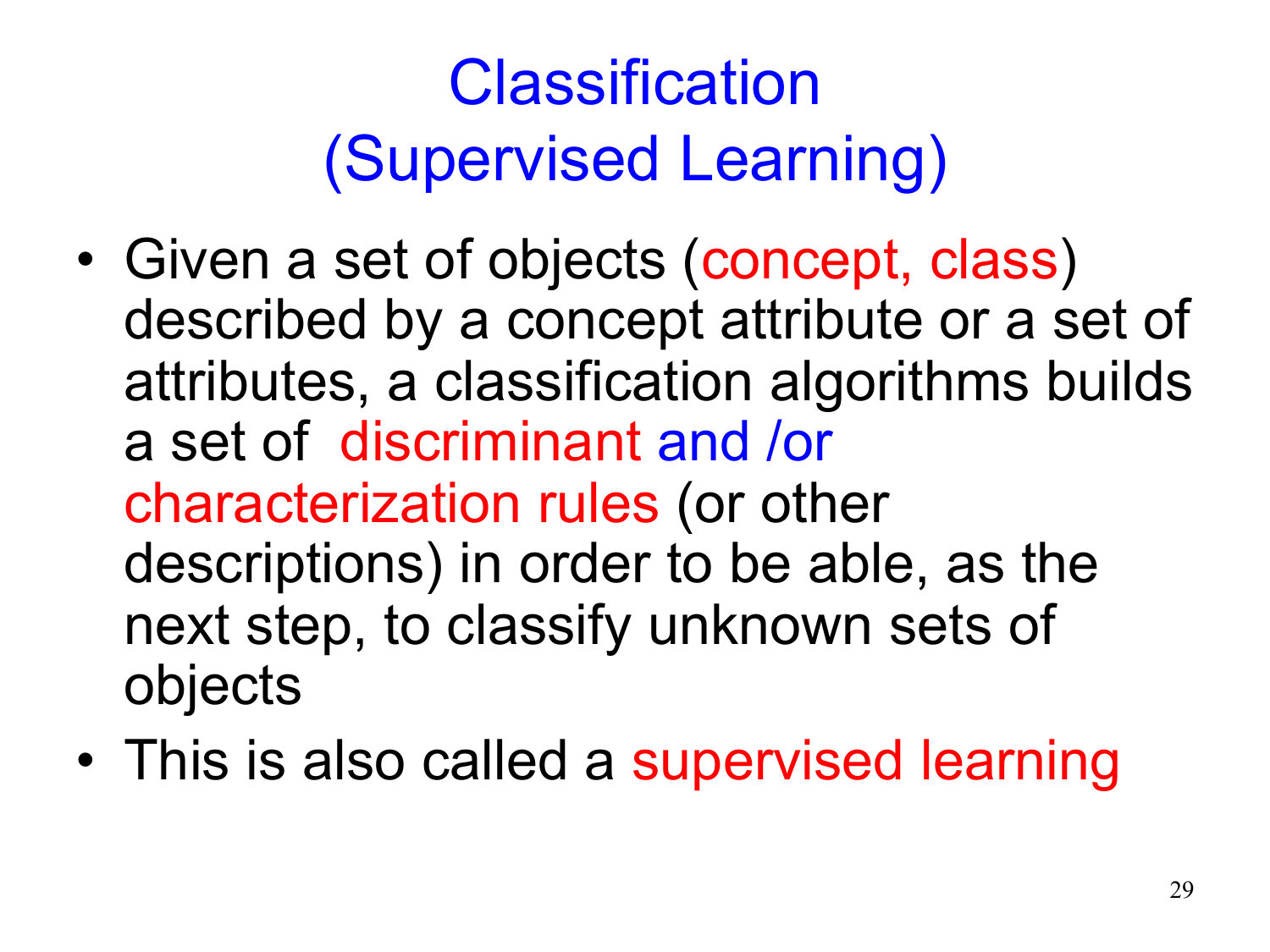# Classification Methods, Models, Algorithms

- DESCRIPTIVE: Decision Trees (ID3, C4.5)
- Rough Sets
- Genetic Algorithms
- STATISTICAL:
- Neural Networks
- Bayesian Networks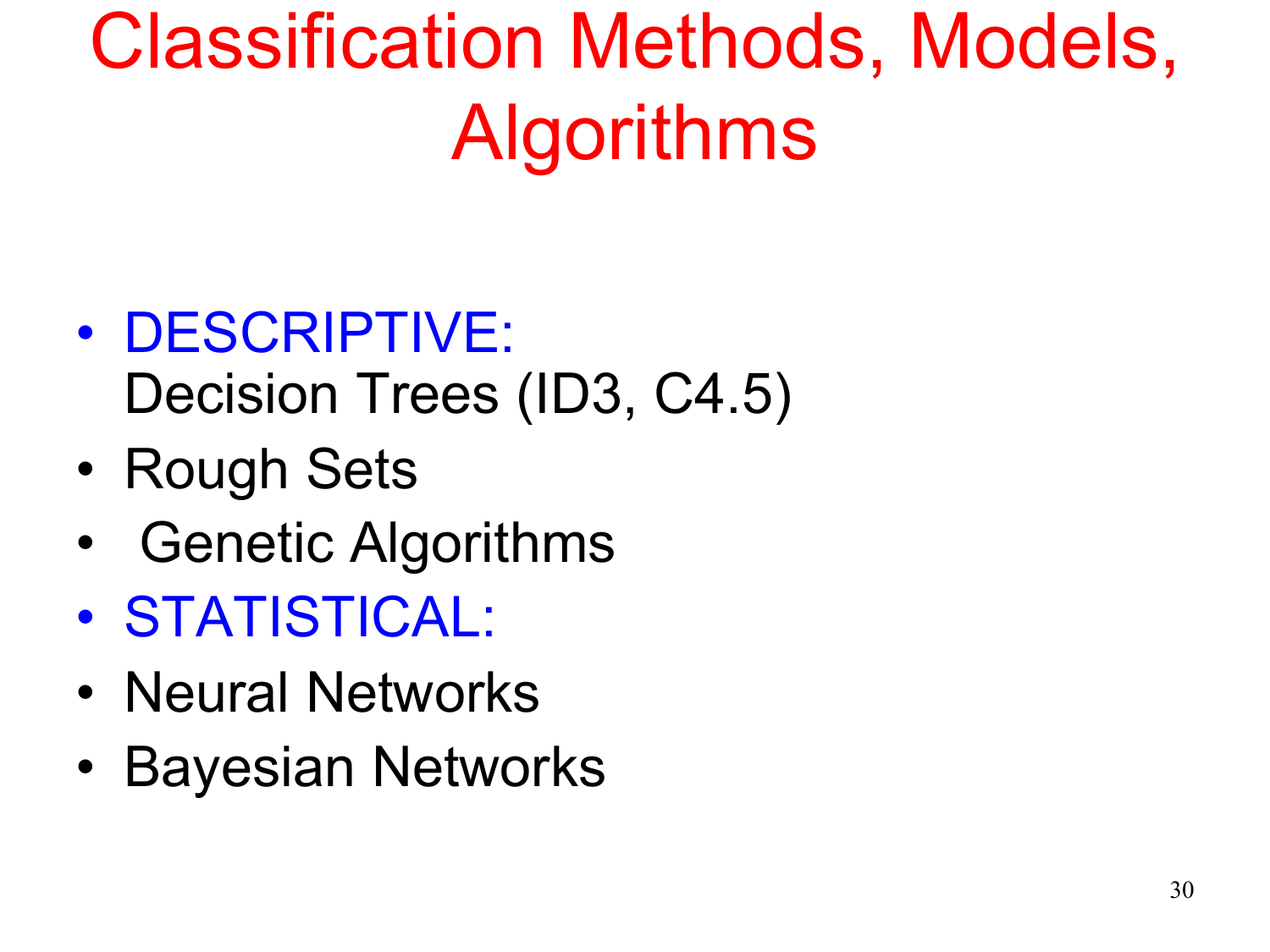# Summary

- **Learning: discovering interesting patterns from often large amounts of data**
- **A natural evolution of database technology, in great demand, with wide applications**
- **Learning process LP includes data cleaning, data integration, data selection, transformation, learning, testing, pattern evaluation, and knowledge presentation**
- **Learning can be performed in a variety of information repositories**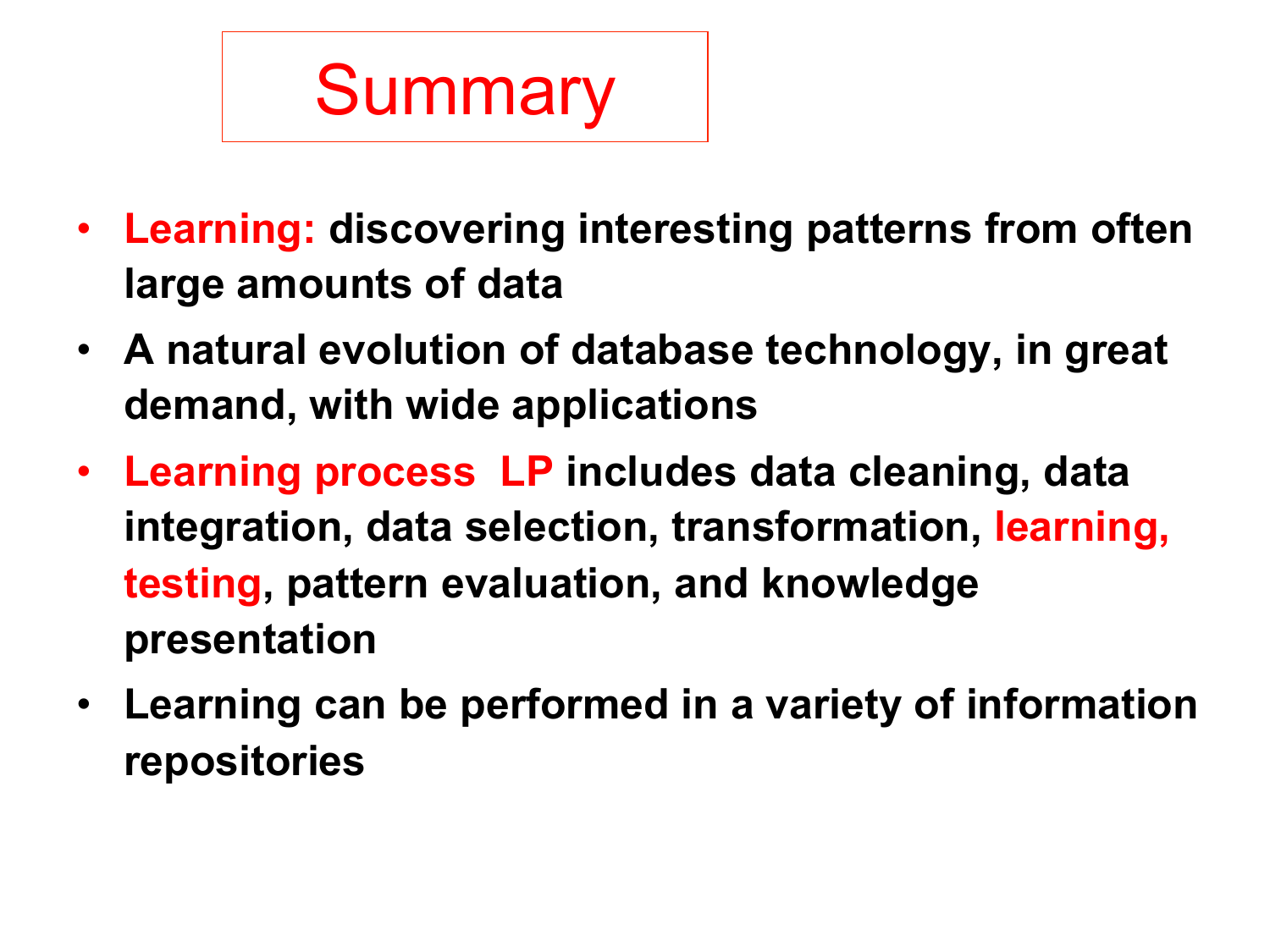## **Preprocesing**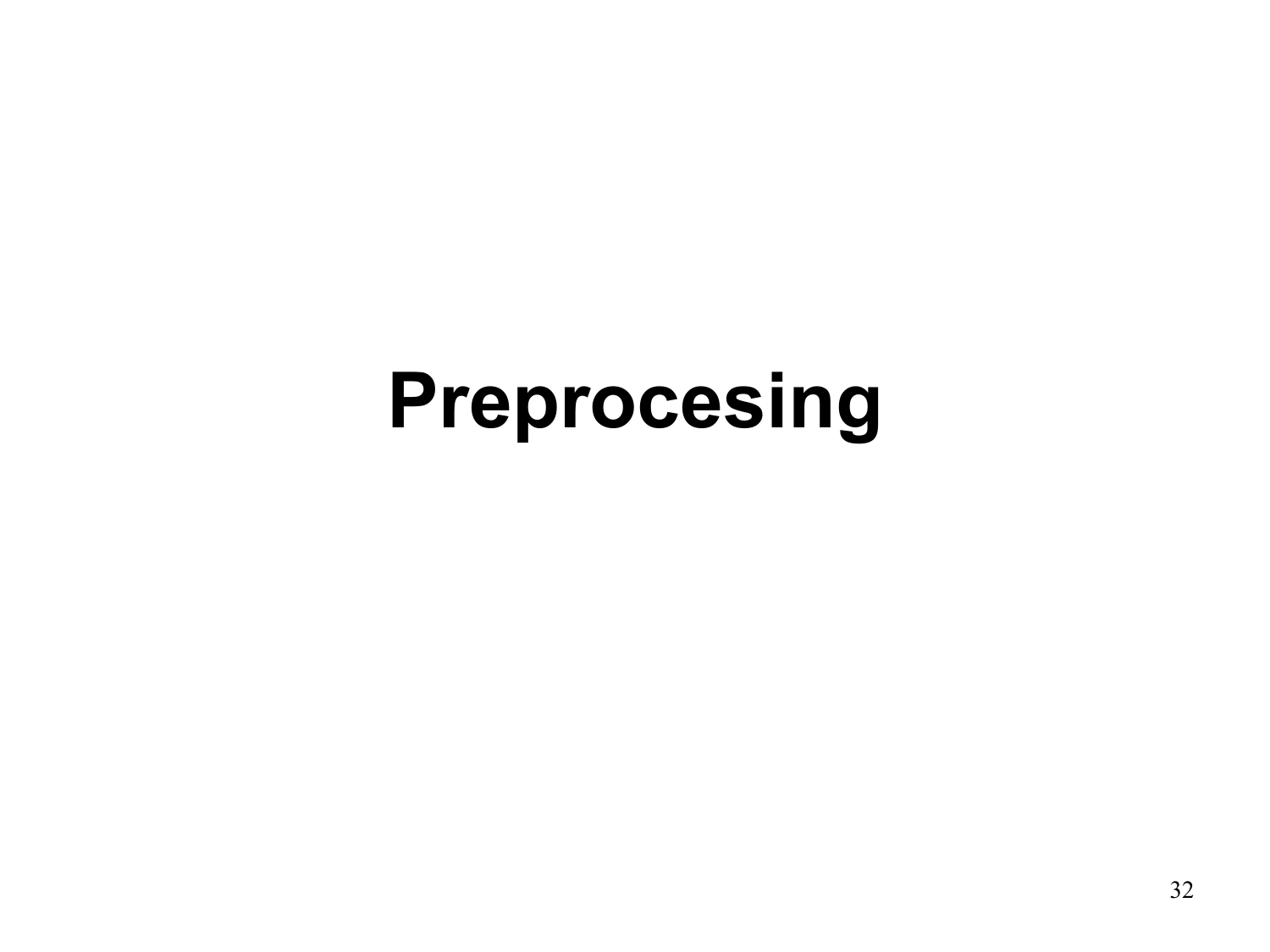## Preprocesing

- Preprocessing is a process in which we
- select, integrate, and clean the data;
- decide which kind of patterns are needed;
- decide which algorithm is the best;
- prepare data for algorithms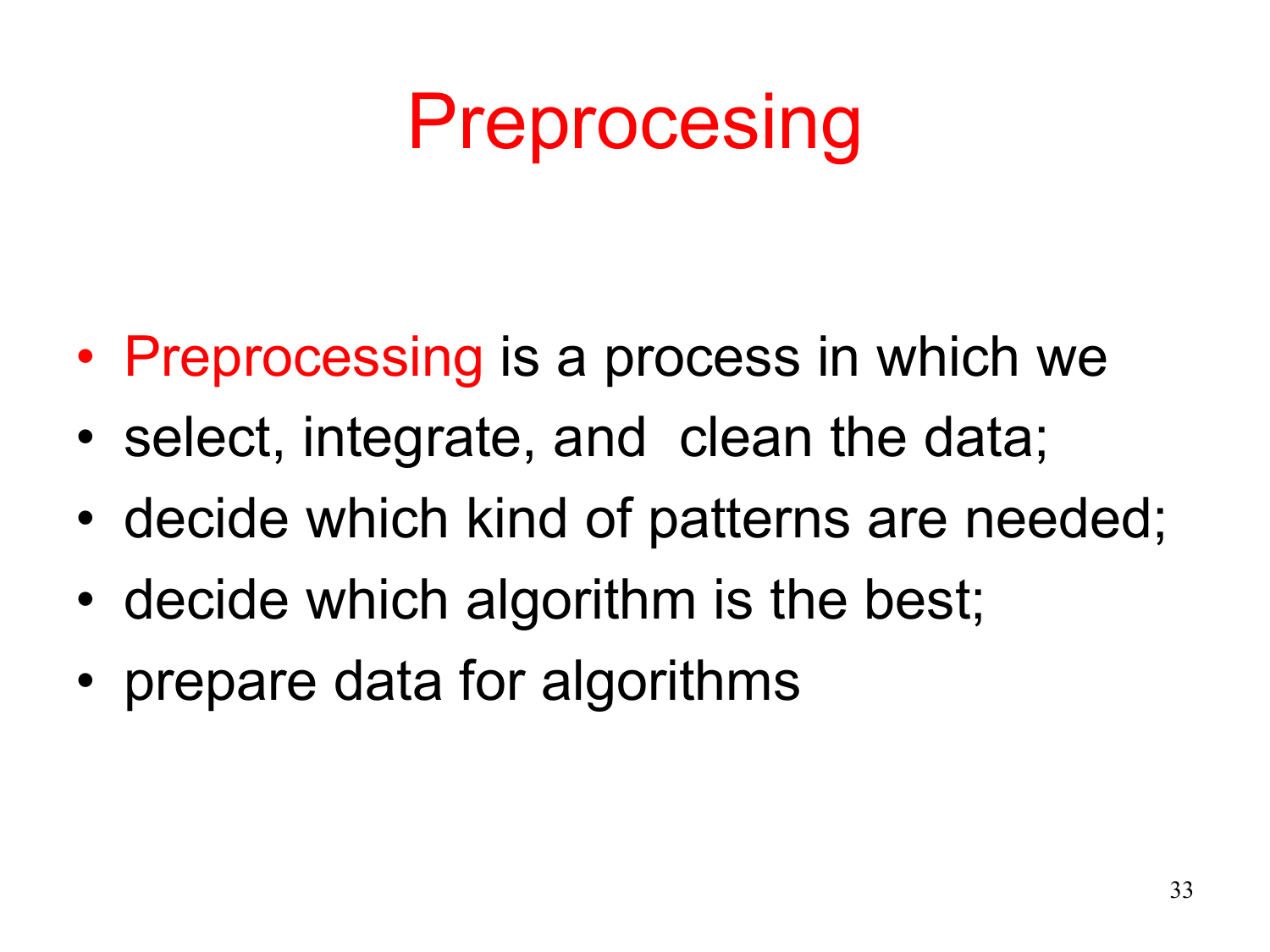### Implementation Preparation (1)

- Identify the problem to be solved.
- Study it in detail
- Explore the solution space,
- Find one acceptable solution (feasible to implement)
- Specify the solution
- Prepare and preprocess the data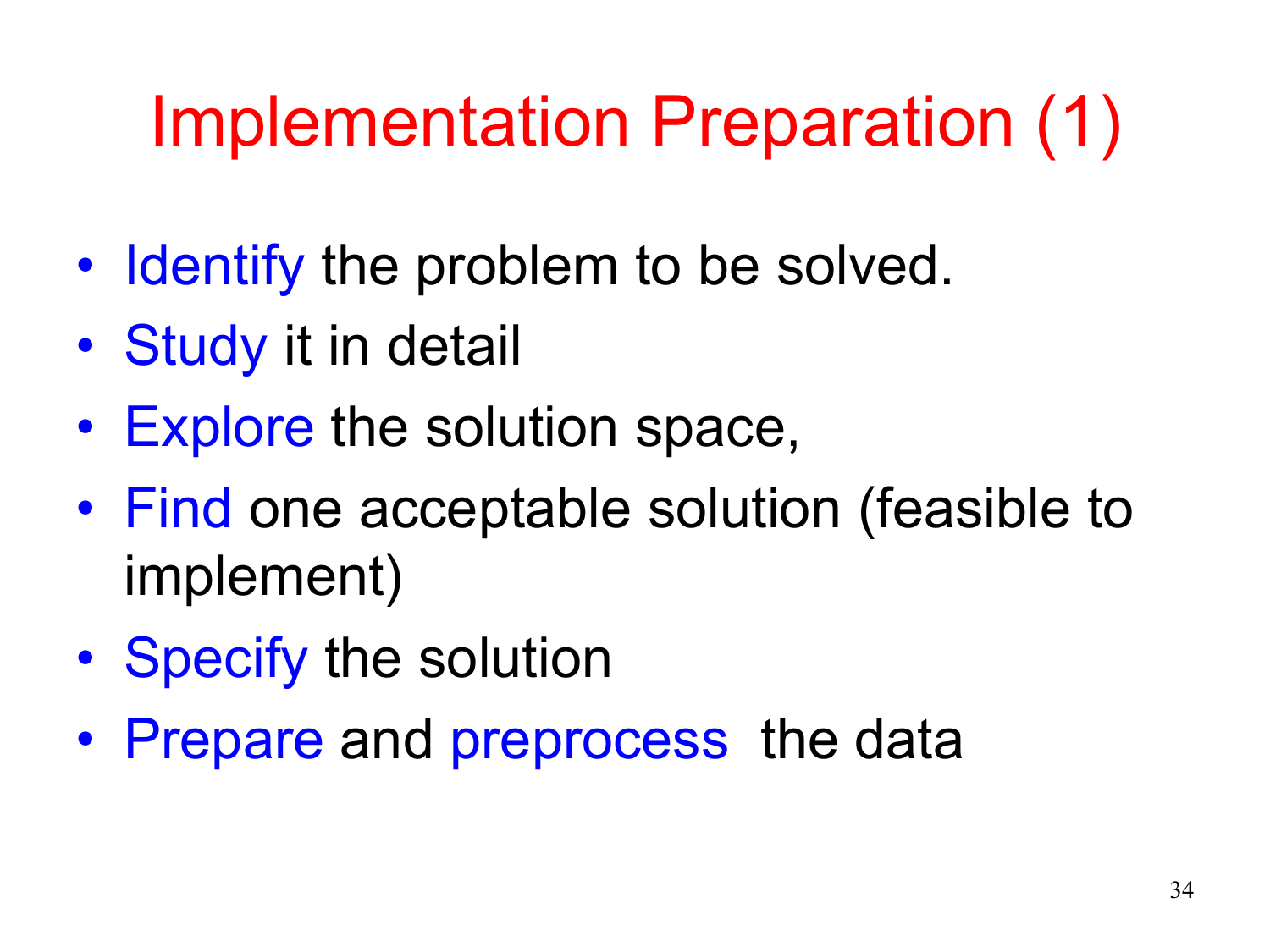# Preparation (2)

- Remember GIGO! (garbage in gabage out)
- Add some data, if necessary
- Structure the data in a proper form
- Be careful with incomplete and noisy data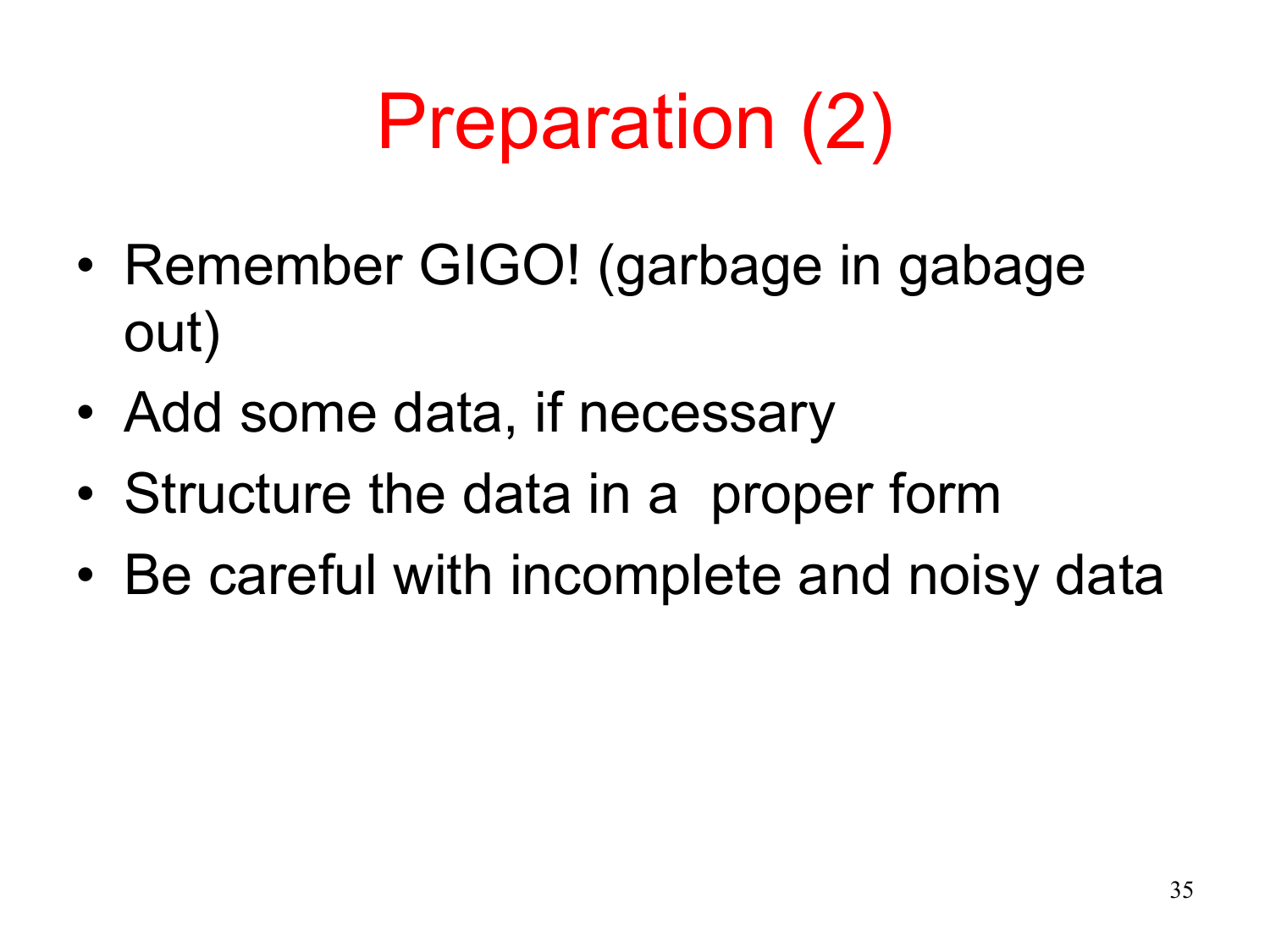# Studying the data

- The surrounding world consists of objects (data) and the Learning Process goal is to find the **relationships among objects**
- The objects are characterized by properties (attributes, values of attributes ) that have to be analized
- The results (rules, descriptions) are valid (true) under certain circumstances (data we learn from) and in certain moments (avaible data at the moment)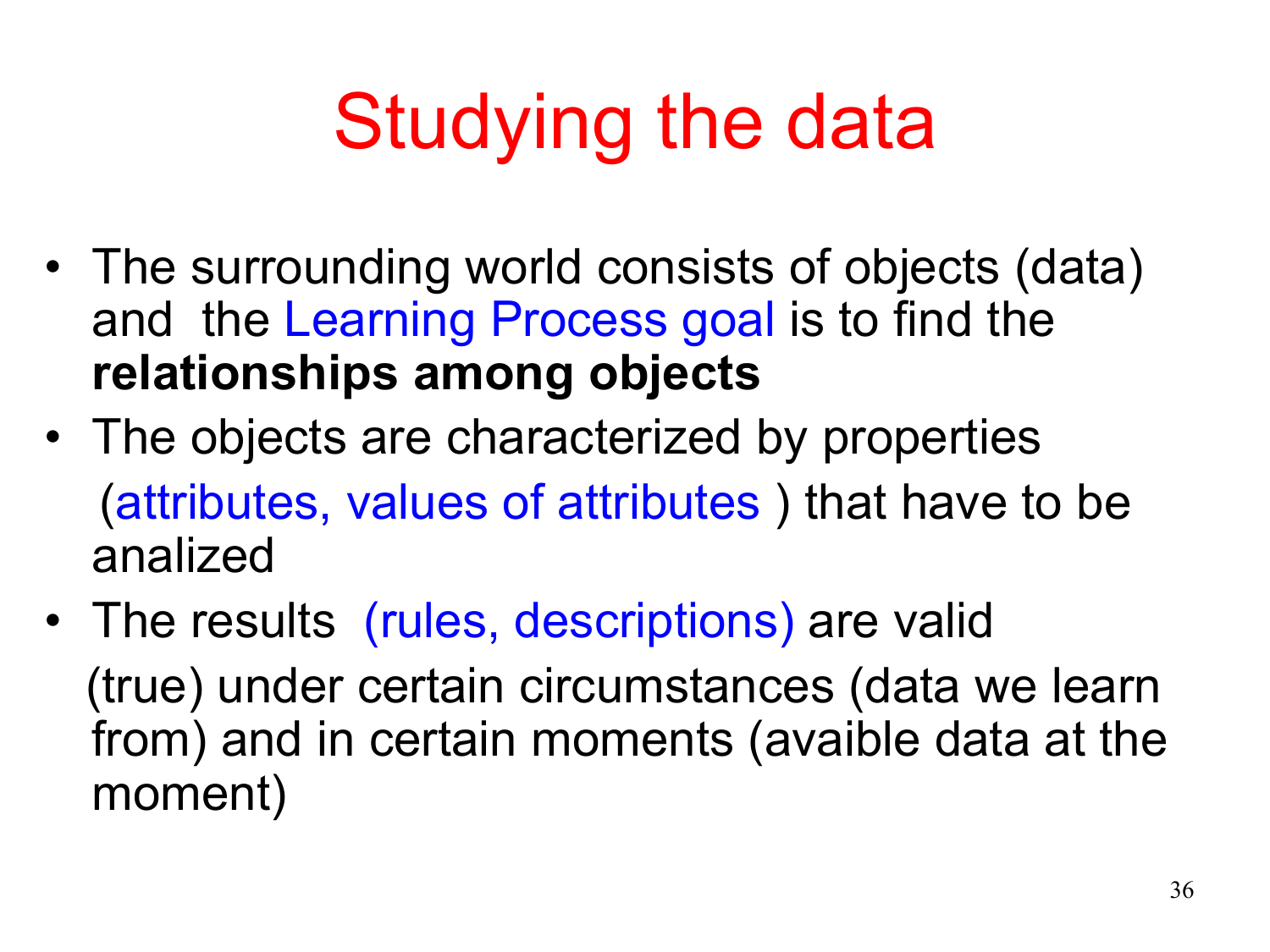# Types of data

• Generally we distinguish:

Quantitative Data

Qualitative Data

- Bivaluated: often very useful
- Null Values are not applicable
- Missing data usually not acceptable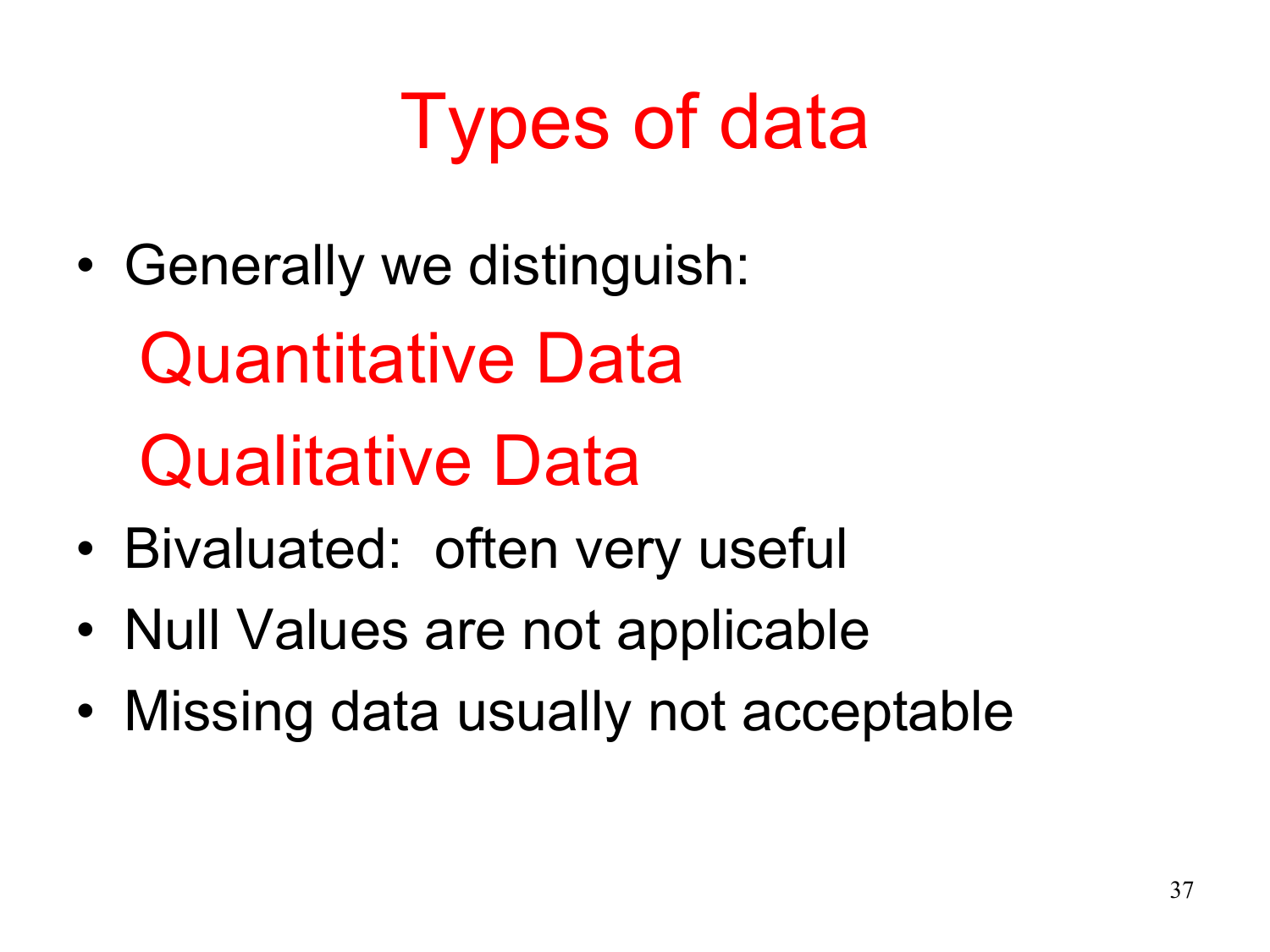## What to take into account

- Eliminate redundant records
- Eliminate out of range values of attributes
- **Decide a generalization level**
- Decide on the accuracy level